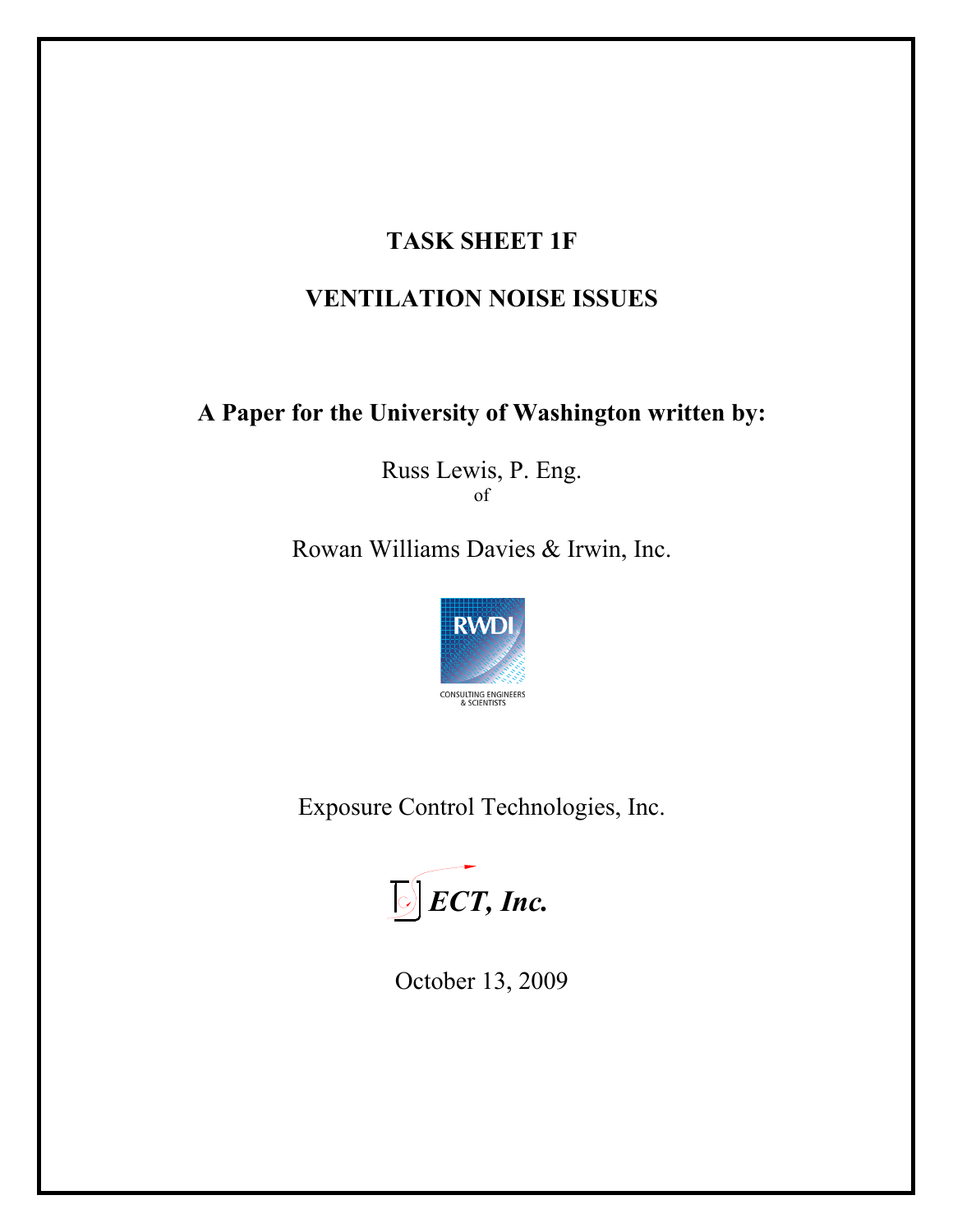# **Introduction**

The predominant source of noise in laboratories is the ventilation systems that provide a comfortable and safe environment with respect to air quality. When not designed appropriately, these systems can create health and safety issues caused by excessive noise. In addition to ventilation system noise, the layout and finishes within the laboratory can either aggravate or improve the problem.

Proper acoustics and noise design of a laboratory requires that all significant noise sources, transmission paths, and room acoustics issues be considered. Typical considerations include:

- Duct systems carry fan noise into the labs
- Internal equipment biosafety cabinets, refrigerators, fans, centrifuges, etc.
- Interior acoustics controls sound reflections within a space
- Room partitions controls noise coming in or out of labs
- Vibration isolation controls structure-borne noise

Unless otherwise stated, recommendations contained in this report are based on the experience of RWDI in the design of laboratories.

# **Safety and Health**

Safety with respect to acoustics and noise in a laboratory requires the ability of occupants to communicate and understand instructions clearly. This is best defined as speech intelligibility, which is dependent on two key factors; background noise levels, and the reverberation of sound within the space. Good speech intelligibility enables clear communication about manipulation of specimens and chemicals, which could be dangerous if mishandled, and also reduces the potential for damage to equipment and instrumentation.

Occupants of noisy spaces with poor speech intelligibility often suffer from vocal strain. In teaching environments, vocal strain can affect the long-term well-being of staff and can lead to lost-time injuries.

Other health effects associated with noisy environments include poor concentration and fatigue.

Fibrous materials are commonly used for both room treatments and in ducts/silencers to control noise. Fibrous materials are susceptible to entrapment of chemicals, particulate, or bacteria; however there are alternatives, but they typically have a cost or space penalty associated with them. The use of duct liners is discussed below – see 'Equipment'.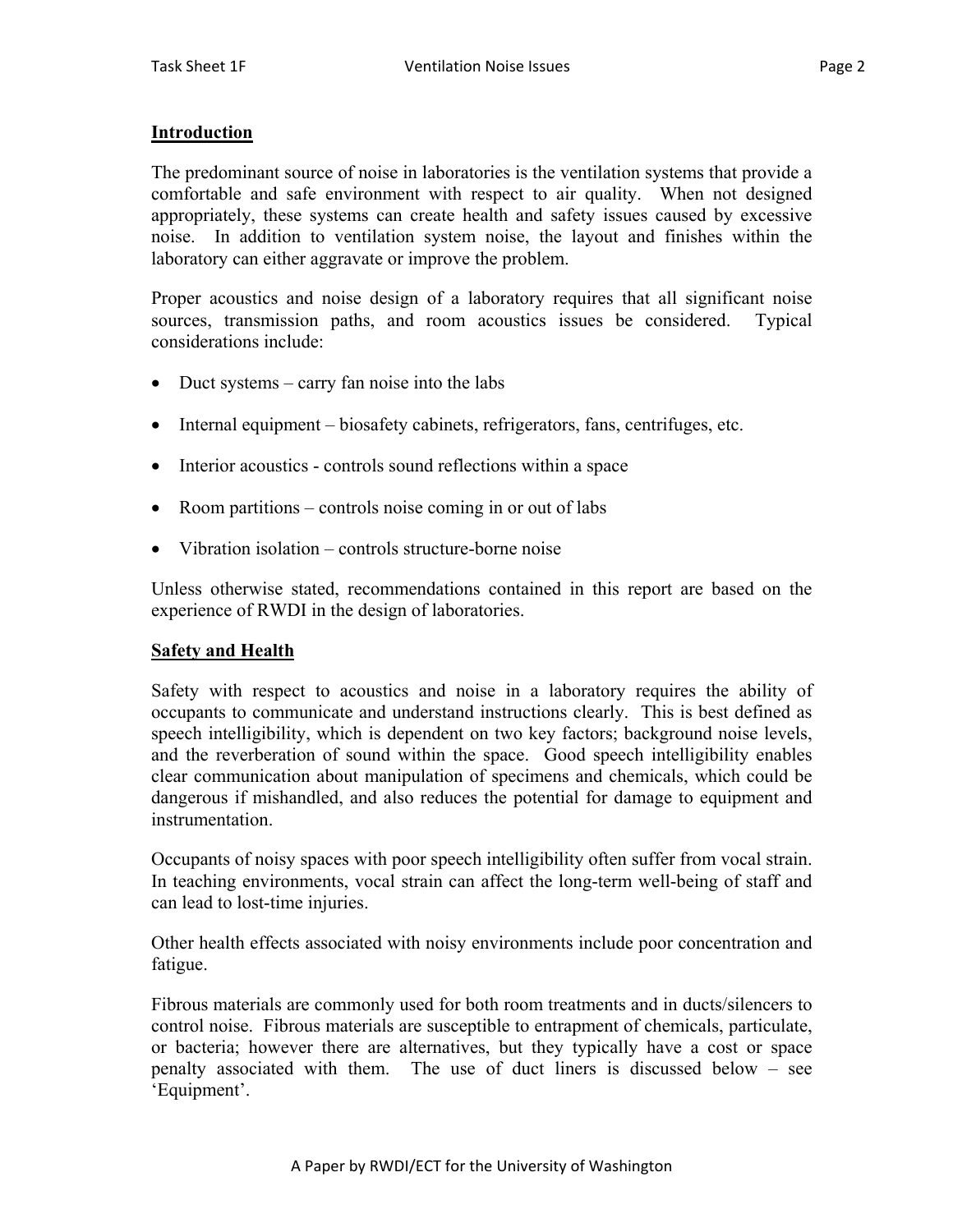# **Education**

Good speech intelligibility and low background noise levels are essential for learning and maintaining order in a teaching setting. High levels of background noise can create the perception that additional noise within the space will go unnoticed, often resulting in more noise and in disruptive student behavior. Poor speech intelligibility and high levels of background noise also cause instructors to shout to be heard which can both give the perception of an instructor losing control, and create a sense of intimidation in the students.

# **Acoustics Consultants**

Engaging a qualified acoustics consultant is an important step in achieving the objectives discussed in this document. The field of acoustics, noise and vibration can pose complex challenges; solutions that appear to be logical extensions of basic concepts may not be functional or cost effective. Furthermore, solutions that are effective in one frequency range may not be effective in others. It is important that acoustic consultants have appropriate training and experience. Many acoustics consultants have backgrounds in mechanical engineering or physics, coupled with experience gained working in the field. A lead acoustics consultant, meaning a person who is the most senior individual consulting either on their own or as the leader of a team, should preferably have a masters level degree specialized in acoustics plus a minimum of eight years experience. A second choice would be a bachelor's level degree in a related field plus eight years of experience. Individuals performing acoustic measurement should have a minimum of 3 years experience working under the direction of a lead acoustics consultant. There are now a number of schools (e.g., Pennsylvania State University, Rensselaer Polytechnic Institute, University of Nebraska) offering specialized graduate and undergraduate training in architectural acoustics, including HVAC mechanical systems, and vibration. These educational and experience factors should be considered when engaging acoustics consultants.

# **Criteria**

The most important criteria requirements for laboratories are background noise and speech intelligibility.

Background noise is quantified in several ways. The most commonly used form is the noise criteria (NC) method defined by ASHRAE. Other methods available and also described by ASHRAE, include the RC, dBA, NCB, and RC Mark II methods. While all methods have units that are based on decibels (dB), it is necessary to know the noise pressure level octave-band spectrum in order to calculate each.

dBA – This is the overall A-weighted sound spectrum of noise. It provides an easily calculated single-number indicator of the relative level of noise as perceived by a human. As with any single number indicator it must be interpreted with care. Two noises with the same dBA level can sound very different to a listener. The octave-band adjustments (weights) used to calculate overall levels in dBA are applied to reflect the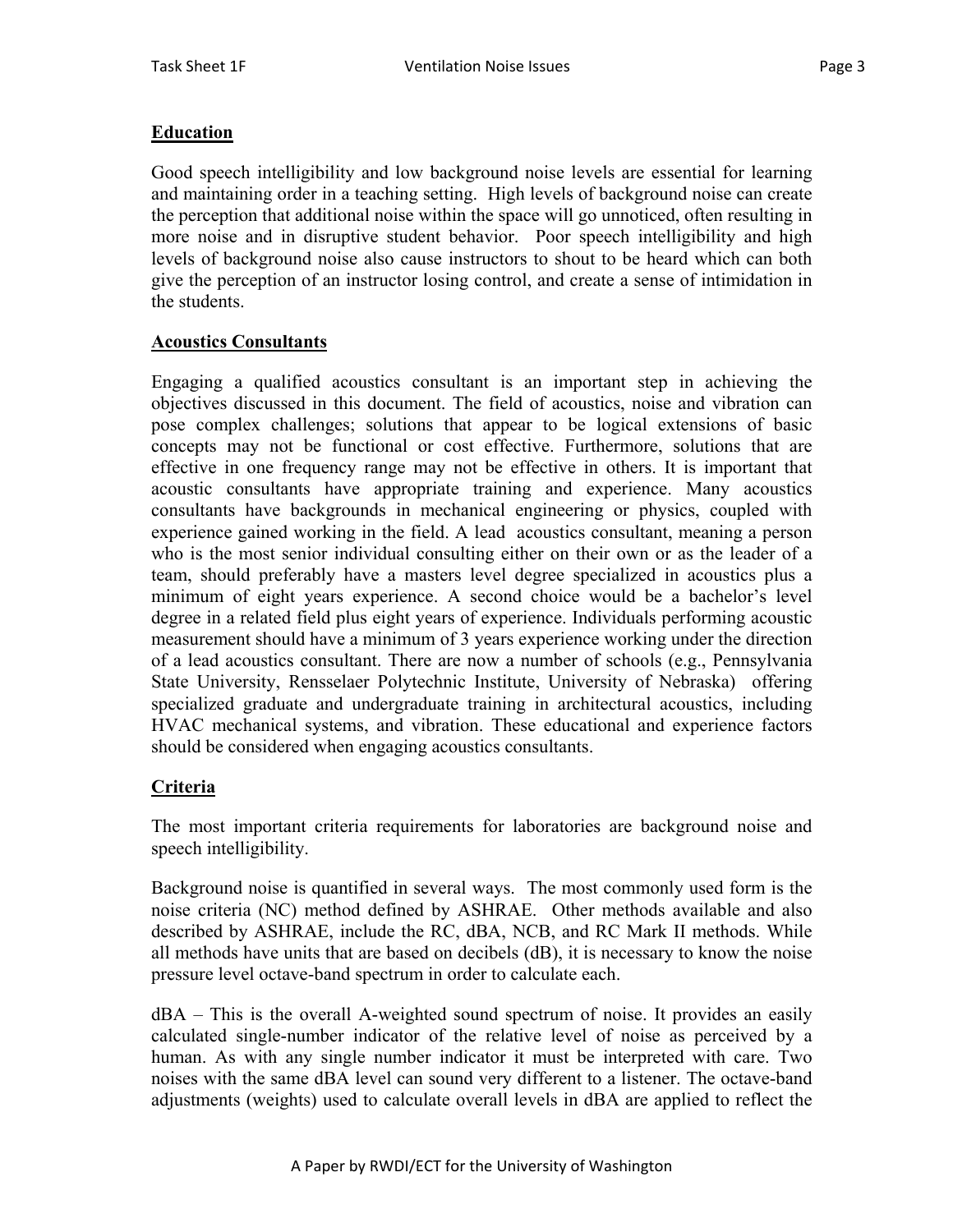varying sensitivity of the human ear. HVAC equipment is often rated in dBA at a specified distance. While this is of some use, it is important to obtain the actual octaveband spectrum for equipment, preferably as sound power, rather than relying on an overall dBA level.

NC – This is the most commonly used method for characterizing HVAC noise; it was developed in 1957. While it is simple in application, it gives no indication of overall sound quality, or indication of the presence of low frequency noise known as rumble. It remains the most commonly used measure, particularly by equipment manufacturers. A useful approximation (Long 2006) is:

 $NC \approx 1.25$  (L<sub>A</sub> - 13) where L<sub>A</sub> is the room noise level in dBA.

NCB – NCB was developed in 1989 as an improvement to the original NC method. It can incorporate additional assessments of the presence of rumble and hiss.

RC and RC Mark II – The RC method, developed in 1981, was recommended by ASHRAE for characterizing HVAC noise up to 1999. Since 1999, ASHRAE has recommended the RC – Mark II method. RC and RC Mark II include lower frequency octave bands (16.5 Hz and 31.5 Hz) and have a system for characterizing sound quality. RC Mark II (1997) has incorporated a procedure for estimating the occupancy satisfaction.

RWDI recommends using the NC approach, in conjunction with assessment of detailed octave-band spectral information as required. NC is appropriate in many situations because of its widespread acceptance, compatibility with manufacturers' information and recognition by members of the design team. If there is increased concern for sound quality characterization of hiss and/or rumble, based largely on knowledge of user expectations and previous experiences, then we suggest the use of RC. RC Mark II is a useful and recommended by ASHRAE, but is also somewhat more complicated in application and more importantly, less well recognized. Any of these methods can be effectively used by an experienced and knowledgeable acoustical consultant. It is more important that the limitations of the approaches be recognized, and situations in which more detailed assessments are required are indentified and considered.

Laboratory background noise levels are dependent on the intended use of the space. Table 1 lists common laboratory types and their background noise requirements. Bradley (2002) has identified the need for  $NC < 30$  for good speech intelligibility in classrooms. The recommendations provided below recognize the challenges in controlling ambient noise in laboratories, and their intermittent use in classroom teaching mode.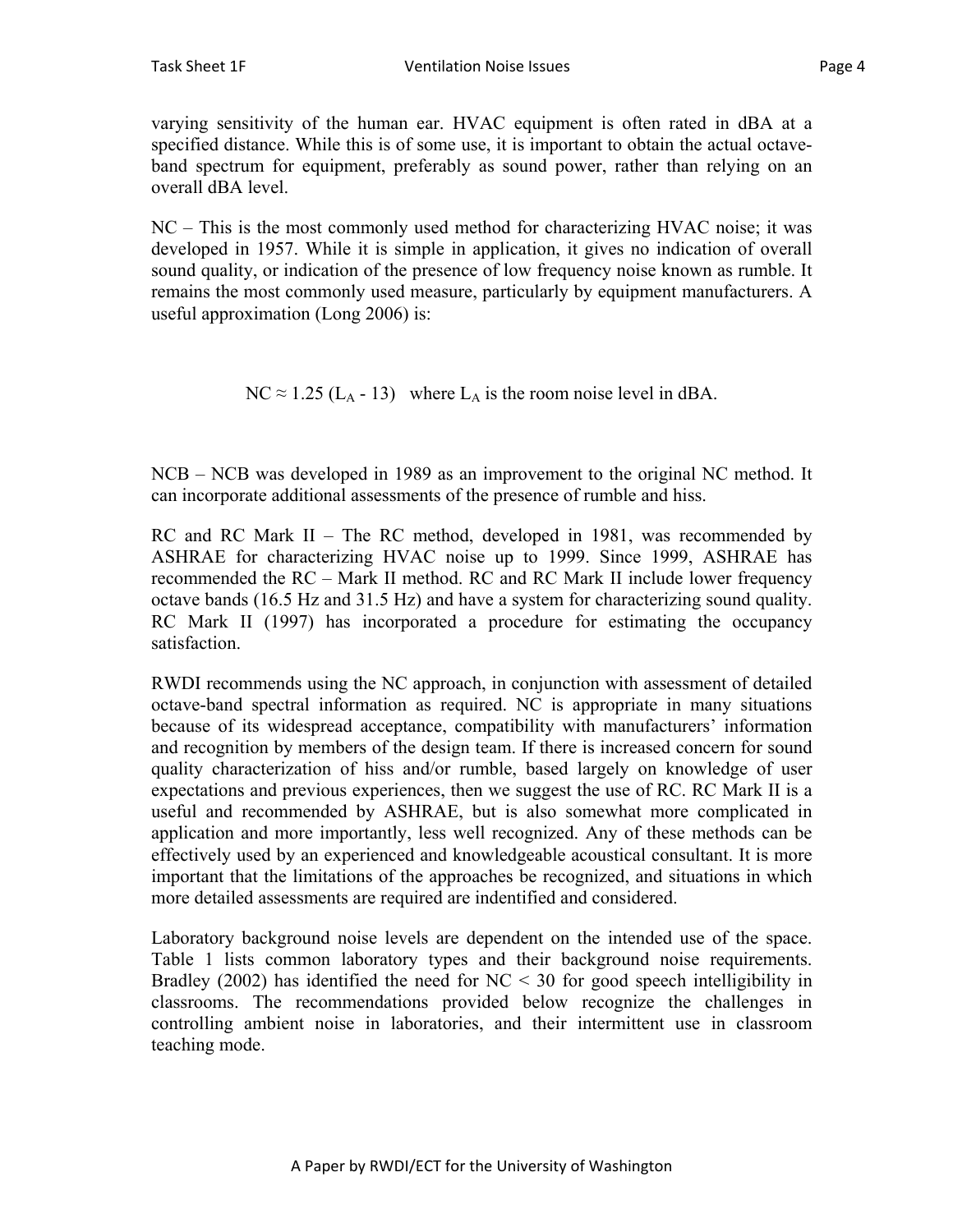| <b>Room Type and Use</b>                                   | <b>Design Guidelines for HVAC-Related</b><br><b>Background Sound in Rooms RC(N) or NC</b> |
|------------------------------------------------------------|-------------------------------------------------------------------------------------------|
| Testing/research, minimal speech<br>communication          | 45-55                                                                                     |
| Research, extensive telephone use, speech<br>communication | 40-50                                                                                     |
| Group teaching                                             | 35-45                                                                                     |

## **Table 1.** ASHRAE Guidelines (ASHRAE 2007) for Laboratories with Fume Hoods

Achieving acceptable speech intelligibility requires consideration of room acoustics as well as background noise. Sound absorptive surfaces are required for good speech communication as an integral part of noise control within a laboratory space.

RWDI conducted a study of twelve university teaching laboratories with a range of different sizes and designs. The results of these measurements are shown in Table A-2 in Appendix A.

For smaller teaching laboratories (<750 sq.ft.) it is recommended that the ceiling be finished with an acoustical lay-in tile ceiling (NRC  $\geq$  0.8) or equivalent wall/ceiling treatment.

For larger teaching laboratories ( $> 750$  sq.ft.), a combination of ceiling and wall treatment is recommended to improve speech intelligibility. The total area of treatment should be equal to or greater than the plan area of the space, but should be evenly distributed on the ceiling and two walls. Acoustically absorptive wall treatments must be located so that they do not interfere with constructive reflections of sound that are supportive of speech intelligibility. Design input from an experienced acoustical consultant is required.

For non-teaching laboratories, it is recommended that some acoustically absorptive materials be included in the finish schedule to control reverberation; this will improve background noise levels and speech intelligibility. As a minimum, it is recommended that mineral lay-in tile ceilings (NRC  $\geq$  0.5) or an equivalent wall/ceiling treatment be used.

The extent of required treatments can be calculated by the acoustical consultant, particularly for room with higher ceilings, 10 feet or more, using the speech transmission index method outlined with the measured data presented in Appendix A, Table A-5.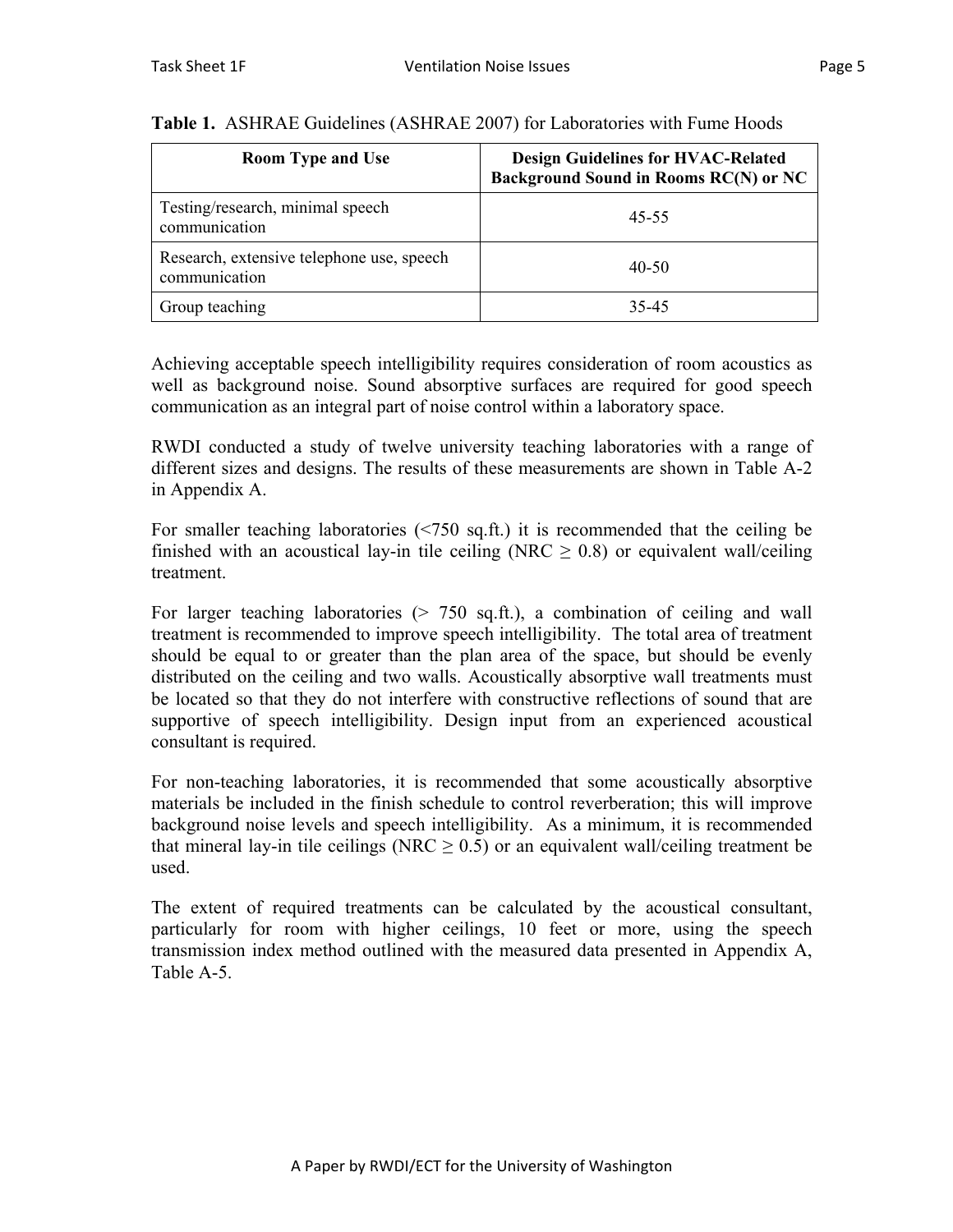# **Equipment**

Laboratories place high demands on the mechanical systems that serve them and often require large, noisy equipment. Table A-1 in Appendix A lists typical equipment associated with laboratory ventilation systems and provides recommendations for equipment selection.

The use of duct liner materials, particularly fiberglass, has become a significant issue from a human health/indoor air quality perspective. The conclusions of the University of California Indoor Air Quality Work Group, which recommend exclusion of duct liners in laboratories in particular, are often quoted. ASHRAE (2007) now refers the reader to the International Agency for Research on Cancer (IARC; www.iarc.fr) and the North American Insulation Manufacturers Association (NAIMA; www.naima.org/main.html), and provides no specific recommendation. It is interesting to note that the previous ASHRAE Handbook – HVAC Applications (2003) somewhat downplayed the risks of duct lining, perhaps indicative of the difficulty of arriving at a clear consensus on the human health aspects.

RWDI recommends that the use of duct liner be evaluated on a case-by-case basis, considering:

- the substances likely to be present in the air moving through the ductwork,
- the proposed duct lining material,
- the ability to clean the duct and/or replace the lining,
- the location to which the air is being delivered,
- the air velocity in the ductwork, and,
- the range of temperature and humidity conditions to which the duct will be exposed.

The following recommendations are for systems serving laboratories only; they indicate the conditions under which lining may be acceptable if it cost prohibits control of noise to noise critical spaces using other means.

# *Supply*

Duct liner may be appropriate if velocities throughout the supply system are kept below the limits shown in Table 2 and Table 3, using the values for rectangular duct for both rectangular and round ducts, and using the values stated for NC35 for spaces of NC 35 or more. This will minimize the scour of the duct lining material itself.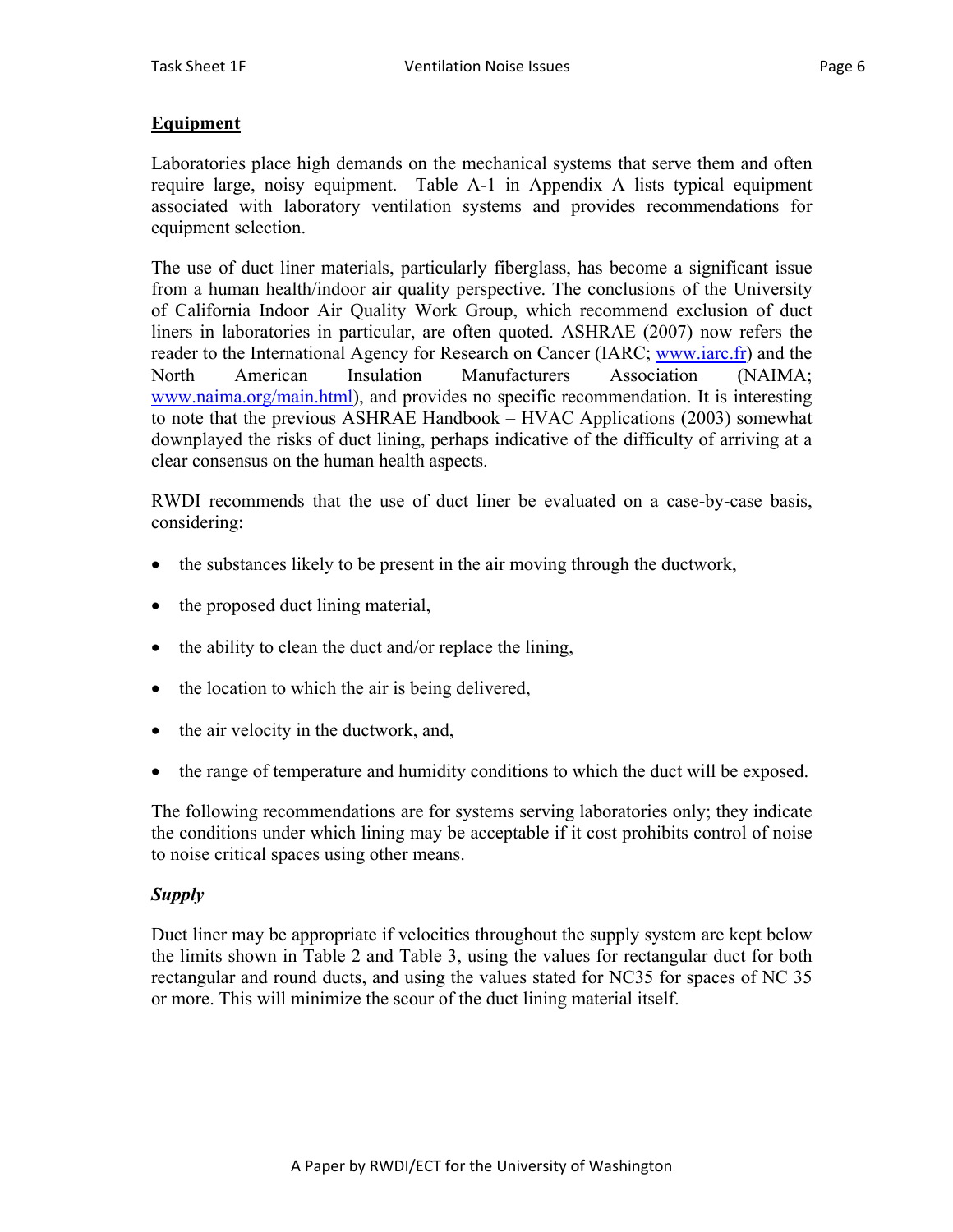# *Return Air Systems*

Duct liner may be appropriate for return air systems, subject to the provisions for supply systems listed above, if the air is part of a system serving only the laboratories in question or similar spaces, and if it is determined that the humidity levels in the laboratory are not elevated above typical building values.

# *Exhaust Air Systems*

Duct liner will not be acceptable in exhaust systems because of concern for accumulation of materials from fume hoods and potential for elevated humidity in exhaust systems.

Excessive levels of noise also have significant adverse health effects. Laboratory areas may be considerably louder than is desirable when duct liner is not a design option, and when space and budget constraints eliminate the practicality of alternative noise reduction strategies. It should be understood that removing duct liner as a noise control option in a situation where conditions are appropriate for duct liner may cause adverse health effects rather than prevent them.

# **Ventilation System Layout**

It is good practice to separate noise sources from noise receptors by as much distance as is practical. If noise is considered in early design stages as a part of the initial space planning, it is often possible to achieve excellent control over noise for little cost. This is true for duct layouts as well. Longer duct runs provide greater separation between noisy equipment and the spaces they serve.

Mechanical rooms should be separated from noise sensitive spaces, ideally with buffering spaces (e.g., storage space, restrooms, corridors etc.) between the mechanical room and the noise sensitive spaces. Where this is not possible, anticipate cavity wall construction, floating floors and/or resiliently suspended sound barrier ceiling systems. These alternatives both take up valuable space and, in the case of floating floors and resiliently suspended ceilings, can be very costly. When left to the later stages of design they are often cut to reduce project costs, resulting in spaces that do not meet even basic background noise requirements.

It is important to leave space for silencers in the ductwork, preferably immediately outside mechanical rooms, in spaces that are not noise sensitive. If the silencers must go inside a mechanical room, they require a high sound transmission loss (TL) casing, or must be enclosed with a drywall enclosure to prevent the 'quiet side' from being impacted by mechanical room noise. All 'quiet side' ducts in the mechanical room must also be enclosed.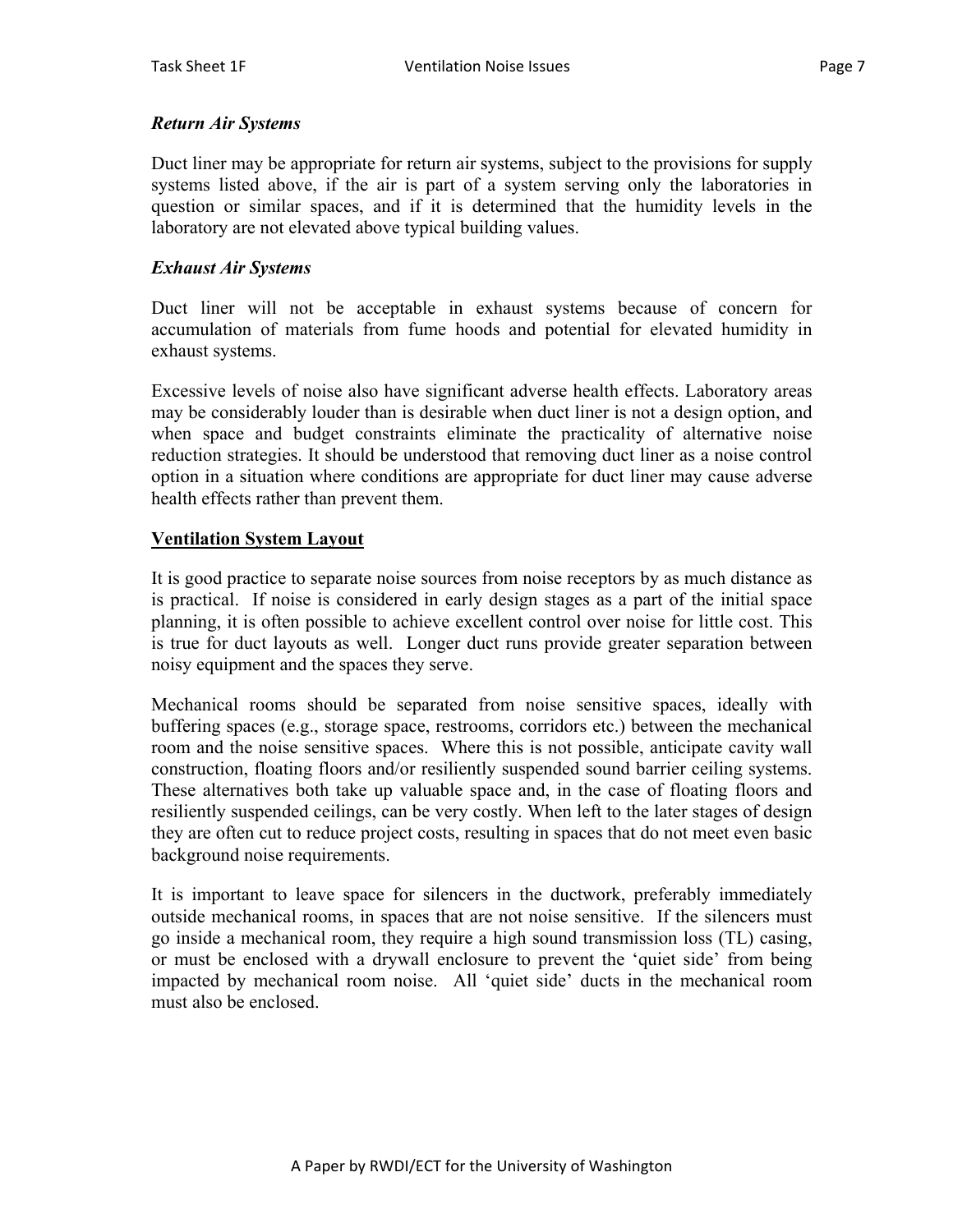Figure A-1 in Appendix A illustrates a number of silencer layouts. Which layout is preferred will depend on:

- the ambient noise level in the mechanical room, including duct breakout noise
- the allowable noise levels in adjacent spaces,
- the transmission loss of the partitions between adjacent spaces, and,
- the noise level on each side of the silencer in relation to the noise level in the room in which it is located.

Many alternatives are possible; the important thing is to plan ahead and allow sufficient space for a silencer and any necessary lagging.

The following three cases identify alternatives for the location of silencers. See **Figure A-1** in Appendix A for illustrations of these cases. In considering these cases, please note that:

- Break-in noise occurs when noise in a space (often a noisy mechanical room) 'breaks in' to a duct or silencer, raising noise levels in the ductwork.
- Break-out noise occurs when noise in a duct 'breaks out' to the room surrounding the duct, raising noise levels in the room.
- Circular ducts are less prone to break-in and break-out noise than rectangular ducts of equivalent area, because they have fewer noise transmission modes.
- Break-out noise is not necessarily an undesirable characteristic, since it can beneficially 'bleed off' duct noise levels in spaces that are not noise-sensitive, such as utility rooms or in spaces above ceilings that have good noise isolation  $-$  i.e. sheet rock or high transmission loss ceiling tiles.

Case 1 Silencer penetrates wall between mechanical room and adjacent space that is not noise-critical

- Break-in and break-out noise can often be avoided, or rendered insignificant, by locating the silencer so its noisy end is in the mechanical room and its quiet end is in an adjacent space.
- If mechanical room noise significantly exceeds noise in silencer and/or ductwork, then lag portion of silencer on mechanical room side, and possibly the duct between the AHU and the silencer (to prevent break-in noise).
- If noise level in silencer significantly exceeds noise level in the adjacent room, then lag portion of silencer on adjacent room side (to prevent break-out noise)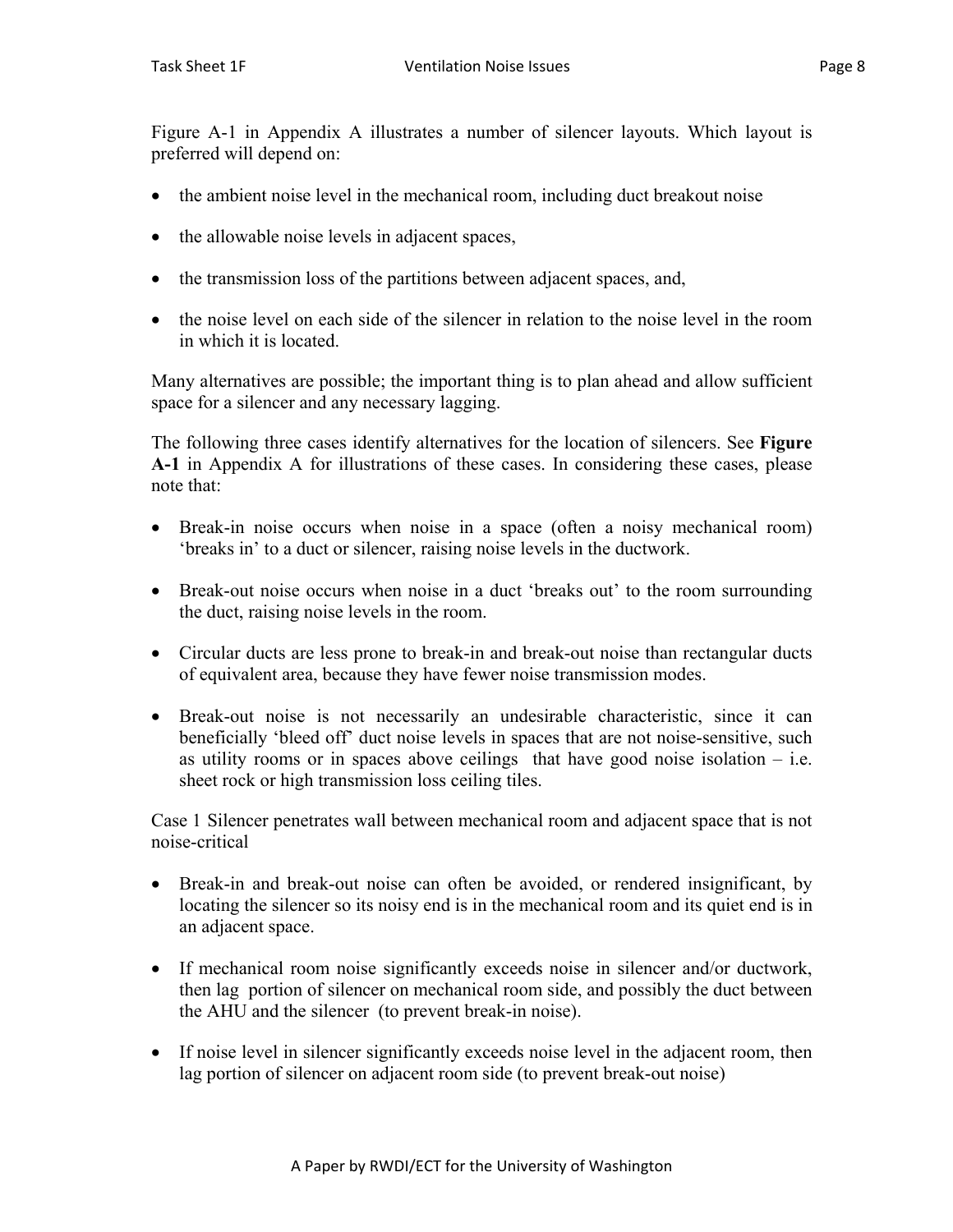• This is often an efficient case requiring little or no lagging of the silencer and ductwork.

Case 2 Silencer is entirely inside mechanical room

- May be a good solution for quieter mechanical room.
- May be necessary if adjacent space is noise sensitive.
- Usually necessary to lag ductwork on quiet side of the silencer to prevent break-in noise
- May be necessary to lag the silencer if particularly noisy mechanical room.

Case 3 Silencer is entirely inside adjacent space

- May be necessary to lag ductwork in mechanical room if mechanical room is extremely noisy.
- Likely necessary to lag ductwork between silencer and wall shared with mechanical room
- May be necessary to lag the silencer itself.

Figure A-2 provides an example of duct and silencer lagging. Wrapping ducts and/or a silencer in mass-loaded vinyl, (usually 1 or 2 psf) is often presented as a solution. This approach may be adequate if it is thoughtfully specified and inspected during construction. Too often such approaches fail because of gaps in coverage and lack of proper sealing. Here are two sources of information on the use of mass-loaded vinyl:

http://www.soundseal.com/pdfs/SS-105-72res.pdf

http://www.kineticsnoise.com/industrial/pdf/knm-100alq.pdf

Silencer lengths will increase where shorter duct runs are present. Options exist for both straight and elbow type silencers. Leave three duct diameters of straight duct between silencer and fans, transitions and elbows.

Main ducts should be placed over spaces that are less sensitive to noise, such as corridors, storage areas and restrooms. Where this is not possible, duct flow velocities should be limited and duct enclosures may be required. See Table 3 below for recommendations.

Care must also be taken to select ducts that are not so over-sized that they require dampers to be excessively closed, creating regenerated noise. Oversize ducts have lower levels of mid and high frequency flow noise, but do transmit greater amounts of low frequency noise from fans. When calculations indicate that the choice of a duct size falls between two sizes, it is good practice to choose the larger size when space permits.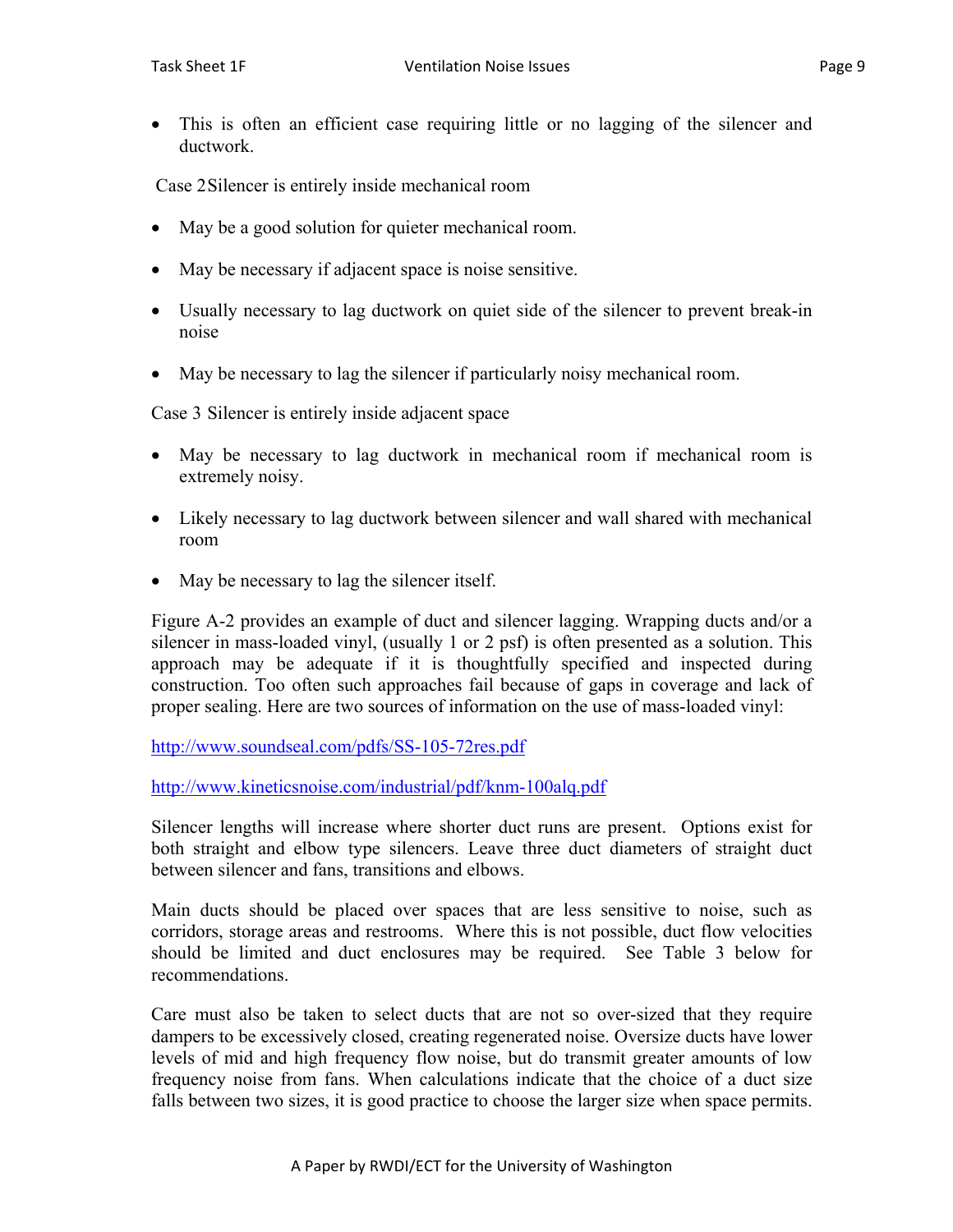It is very important to avoid high pressure drops throughout the system, apart from wasting energy, such excessive pressure drops can cause not only regenerated mid and high frequency noise, but can also result in loud low frequency resonances that are difficult or impossible to control once created.

| <b>Main Duct Location</b>             | <b>Design NC</b> | <b>Maximum Airflow</b><br>Velocity in a<br><b>Rectangular Duct</b><br>(fpm) | <b>Maximum Airflow</b><br>Velocity in a<br><b>Circular Duct (fpm)</b> |
|---------------------------------------|------------------|-----------------------------------------------------------------------------|-----------------------------------------------------------------------|
| In shaft or above drywall<br>ceiling  | 45               | 3500                                                                        | 5000                                                                  |
|                                       | 35               | 2500                                                                        | 3500                                                                  |
|                                       | 25               | 1700                                                                        | 2500                                                                  |
| Above suspended acoustic<br>ceiling   | 45               | 2500                                                                        | 4500                                                                  |
|                                       | 35               | 1700                                                                        | 3000                                                                  |
|                                       | 25               | 1200                                                                        | 2000                                                                  |
| Duct located within<br>occupied space | 45               | 2000                                                                        | 3900                                                                  |
|                                       | 35               | 1500                                                                        | 2600                                                                  |
|                                       | 25               | 900                                                                         | 1700                                                                  |

|  | <b>Table 2.</b> Maximum ASHRAE Recommended Main Duct Airflow Velocities |
|--|-------------------------------------------------------------------------|
|  |                                                                         |

Notes: 1) Branch ducts should have airflow velocities of about 80% of the values listed

 2) The presence of elbows and other fittings can increase airflow noise substantially, depending on the type of elbow or fitting, therefore, duct airflow velocities should be reduced particularly for fittings before final runs (see Table 3)

 3) Final run-outs to outlets should have air velocities 50% less than the values shown (see Table 3).

 4) Applicable to control flow noise breakout in the occupied space through ductwork walls.

Branch and final run-out ducts flow velocities must also be limited. See Table 4 for recommended maximum air speeds for different conditions and noise criteria.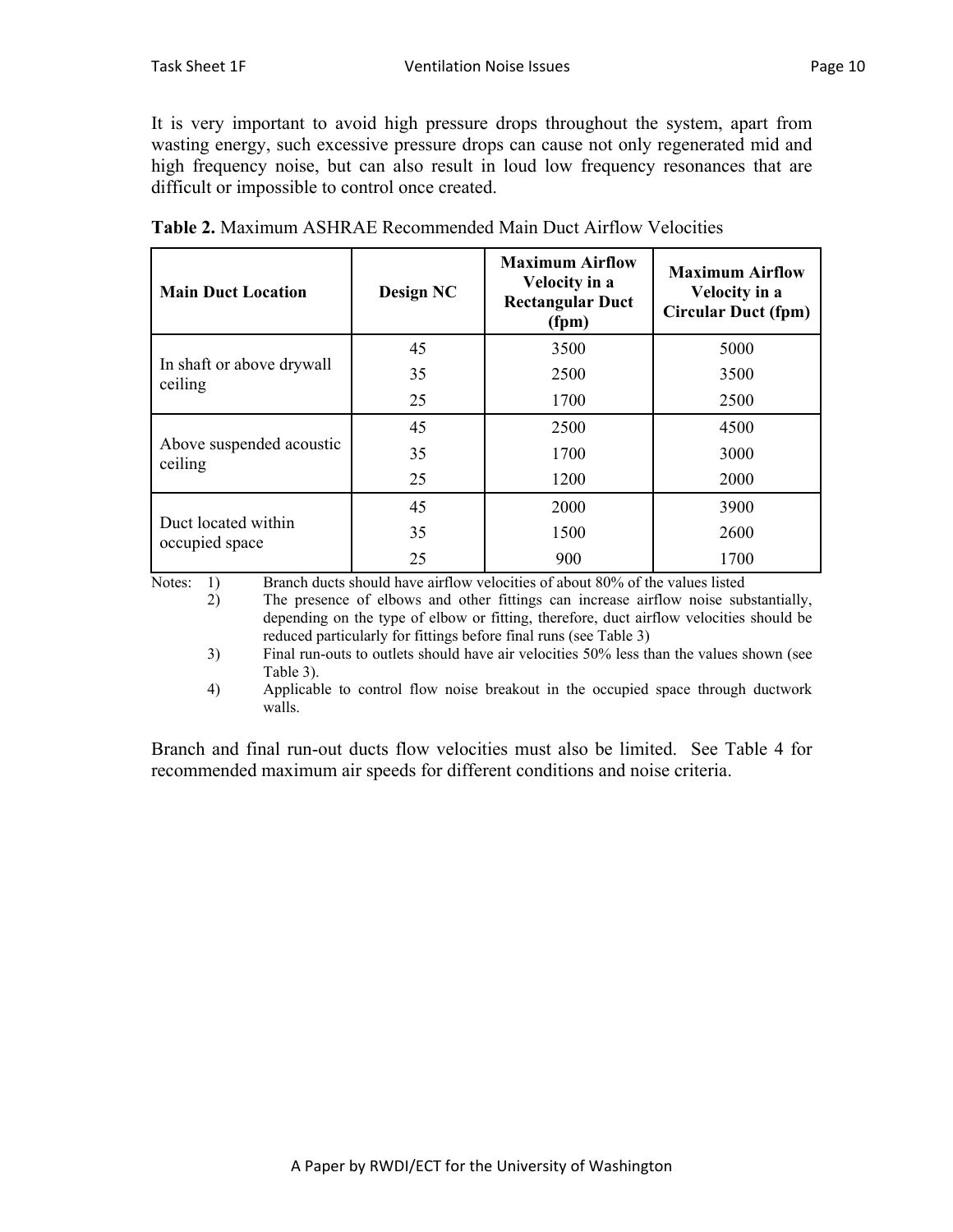|                                                                        | <b>Maximum Noise Criterion</b> |         |         |         |         |         |         |
|------------------------------------------------------------------------|--------------------------------|---------|---------|---------|---------|---------|---------|
| Condition                                                              | $NC-20$                        | $NC-25$ | $NC-30$ | $NC-35$ | $NC-40$ | $NC-45$ | $NC-50$ |
|                                                                        | <b>Maximum Air Speed (fpm)</b> |         |         |         |         |         |         |
| Branch ducts with 5 ft of<br>thermally lined flex duct                 | 625                            | 750     | 975     | 1200    | 1400    | 1600    | 1800    |
| Final Run-out Ducts with 5 ft<br>of thermally lined flex duct          | 325                            | 500     | 675     | 850     | 1000    | 1150    | 1300    |
| Between outlet and takeoff or<br>elbow without thermally lined<br>duct | 300                            | 350     | 425     | 500     | 560     | 630     | 700     |

**Table 3.** Maximum Recommended Air Speed in Branch and Final Run-out Ducts with and without Thermally Lined Flex Duct

Notes: 1) Air speed in exposed ducts should not exceed 1000 fpm unless the ducts are properly lagged or encased, in which case air speeds should not exceed 2000 fpm.

2) Values are for supply ductwork. Add 100 fpm for return/exhaust air ductwork.

 3) Assumes the flex duct is properly aligned to the diffuser and duct without offsets, to avoid generated noise at the diffuser.

Variable air volume (VAV) boxes should be placed outside spaces requiring NC 35 or less. If they must be placed in a space requiring NC 35 or less, they must be equipped with a silencer, and will likely to require an enclosure. VAV boxes should be as far from the outlet/inlet as possible.

In cases where there is a ceiling with fair to good acoustical noise isolation characteristics, it is recommended that a flex duct be used for the final elbow connecting the duct to the terminal unit (e.g., diffuser, grille, etc.). The flex duct should not exceed 6 feet in length, be installed fully extended and be the minimum length required to make the necessary connection. It must be well aligned, with a smooth corner to avoid creating turbulence (noise) in the airflow. The centre-line radius must not be less than one duct diameter. The flex duct must also be well aligned with the terminal unit to avoid excessive noise at the connection. This will require careful inspection during construction. It is very common to find that flex duct has been cut excessively long and that it contains tight coils and bends.

The flex duct must not contact other objects in the ceiling space and must be adequately (at least 4 inches) separated from hot equipment. Here are several links with information regarding the use of flexible ducts:

http://www.dca.state.ga.us/development/constructioncodes/publications/1ONE.pdf http://www.flexibleduct.org/ADC\_Disc.asp

Terminal units should be selected to be 10 NC points below the target background noise level for the design flow rate, and should be located away from areas of communication (i.e., away from lecturing position and away from student seating area). Placing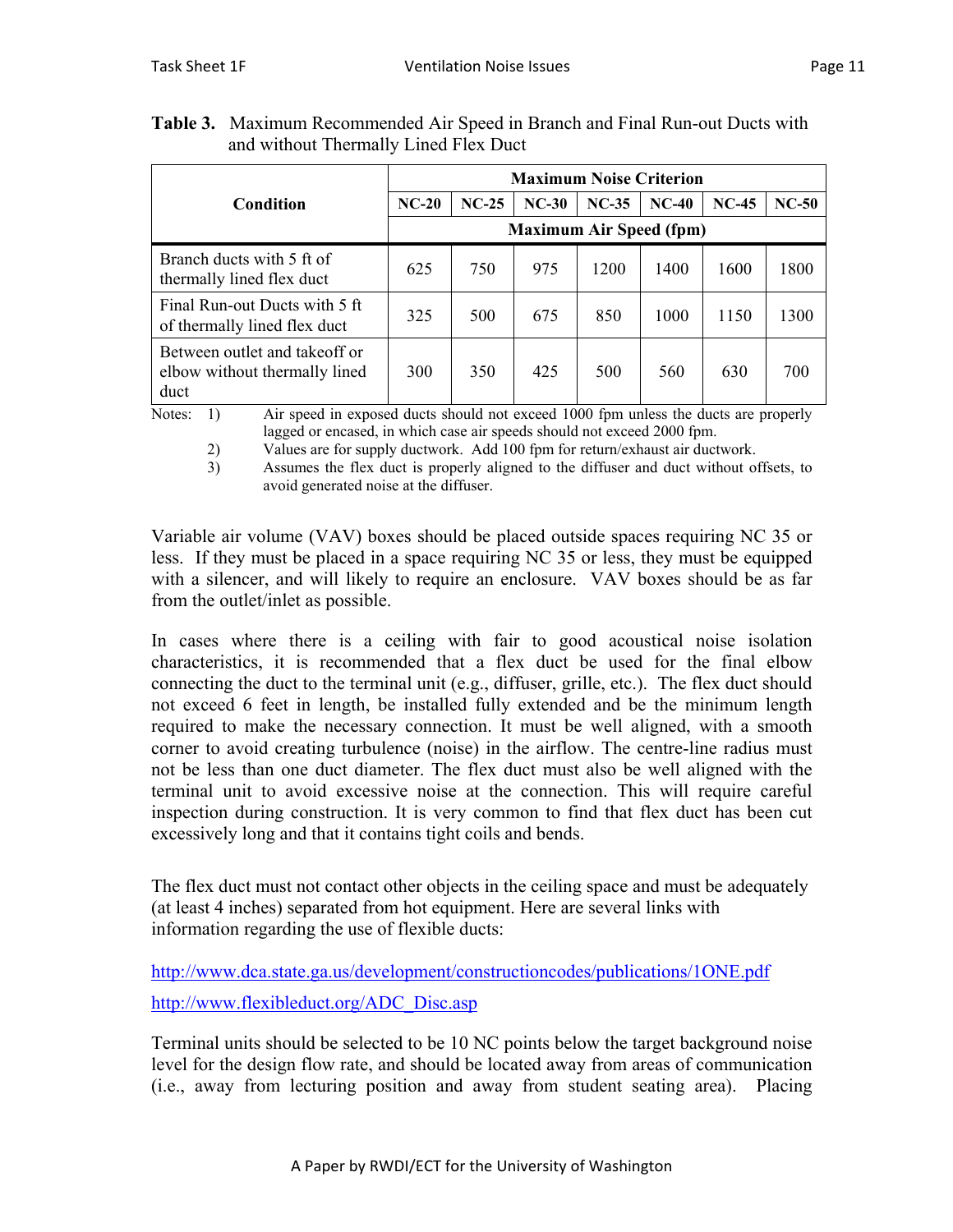terminal units around the perimeter of the room is best with students seated centrally for **lectures** 

### **Layout of Laboratory**

Laboratories are best set up with all noise producing equipment located around the perimeter rather than above students or teachers. This allows for better communication for teaching purposes within a central area. Noise producing equipment includes exhausts and intakes, fume hoods, and any other lab equipment (e.g., refrigerators, centrifuge, autoclave (blower fan), bio-safety cabinet, etc.).

For teaching purposes, fume hoods are best located around the perimeter rather than as a central cluster where they become obstructions for teaching. A perimeter location also provides the benefit of clear visual sightlines, which can improve safety through improved supervision, ability to provide visual cues or non-verbal communication, and for emergency egress.

Alcoves for fume hoods typically create a quieter space by separating the fume hoods from teaching areas, but also create barriers that impair supervision and communication while in use.

Smaller labs put students and teachers closer together, which is a benefit for speech intelligibility (i.e., less strain on teachers and better attention and comprehension from students). Larger laboratories can provide a similar benefit by placing the lecturing position at the center of one of the longer walls (in rectangular plans), which reduces the student to teacher distance.

Higher ceilings are undesirable due to an increase in the volume of the space and an increase in unwanted reverberation.

Acoustically absorptive finishes for the ceiling and walls are recommended as described in the criteria section above. While such finishes help to improve communication by reducing reverberation and background noise, they can collect chemicals, particulates, and bacteria. Additional costs should be anticipated for available washable finishes, where required.

#### **External Noise**

Most laboratory buildings have significantly more ventilation equipment than buildings supporting offices and teaching space only. The higher volume of air required demands larger fans and heating/cooling equipment. Larger equipment typically produces more noise, which impacts both the indoor and outdoor environments.

Noisy intakes and exhausts can impact labs and nearby buildings, especially where equipment or intakes/exhausts are in close proximity to windows. Allow for space in mechanical rooms and in duct runs for silencers on exhausts and intakes to outside locations.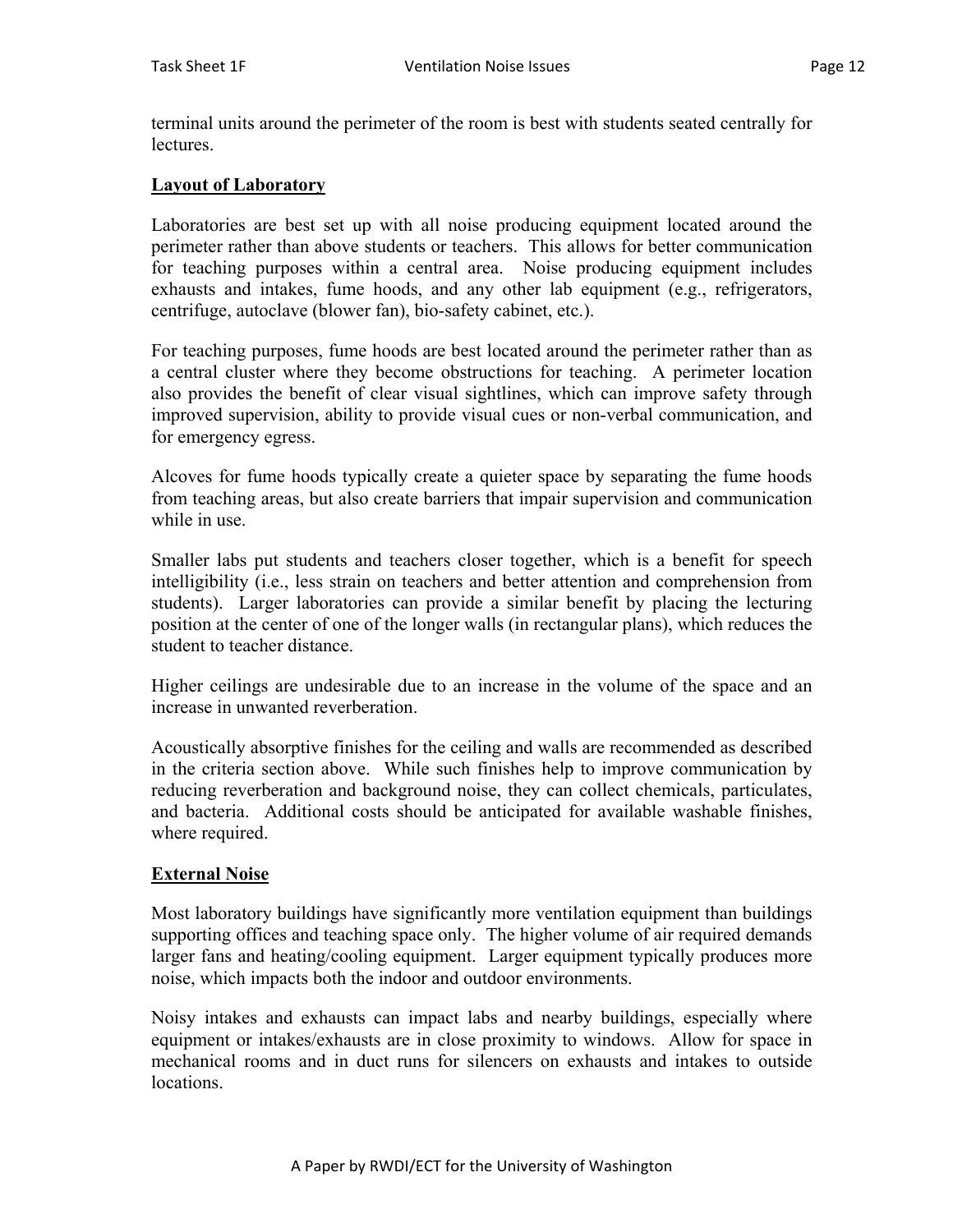Other means of mitigating external noise emissions may include use of plenums, acoustic louvers and noise barriers. Windows are usually the limiting factor for indoor/outdoor noise transmission. Upgrading to better acoustical performance windows can be an effective means of mitigation. As with duct systems within the building, separation through distance, duct length, or by creating noise barriers/attenuators is necessary to reduce noise levels. It is important to note that barriers can conflict with exhaust re-entrainment requirements and should be reviewed with a re-entrainment consultant..

Noise impacts on nearby buildings and outdoor pedestrian areas must be considered. It is important to check local legislation, codes, regulations, and/or ordinances to determine the site requirements. City regulations provide a "do not exceed" limit for daytime and night-time noise that varies with property use (see Seattle Municipal Code, Chapter 25.08 - Noise Control, Subchapter III - Environmental Sound Levels for requirements in Seattle and King County).

Some institutions, such as the University of Michigan, have voluntarily developed have established a policy of limiting impacts on neighbors by setting criteria that specify a maximum change to existing background noise levels at nearby receptors. While not required, it is a good strategy for maintaining relations with the surrounding community. A noise impact study requires a baseline noise survey to determine preconstruction noise levels, which can be compared to the future condition to determine change/impacts.

External noise modeling should be done early in the design of the building using proper modeling techniques to determine impacts on surroundings and the building on itself. Models such as Cadna/A, SoundPlan, ENM, etc. can be used. Noise model studies are often required in building construction permitting. Setting up a basic external noise model early in a project often proves useful for efficiently addressing inevitable design changes as a project progresses.

# **Vibration**

Vibration isolation of all mechanical and electrical equipment (including ducting, piping and conduit) is an important part of controlling noise and vibration within a building. The primary purpose of vibration isolation systems is to limit the transmission of vibration into the structure, which is carried through the structure as structure-borne noise and re-radiated acoustically in spaces that can be distantly separated from the source. Structure-borne noise is very difficult to attenuate by means other than vibration isolators.

Proper selection and installation of vibration isolation systems (which may include but is not limited to spring isolators, rubber/neoprene isolators, inertia bases, and hangers with spring or neoprene elements) is an essential part of a complete noise control system.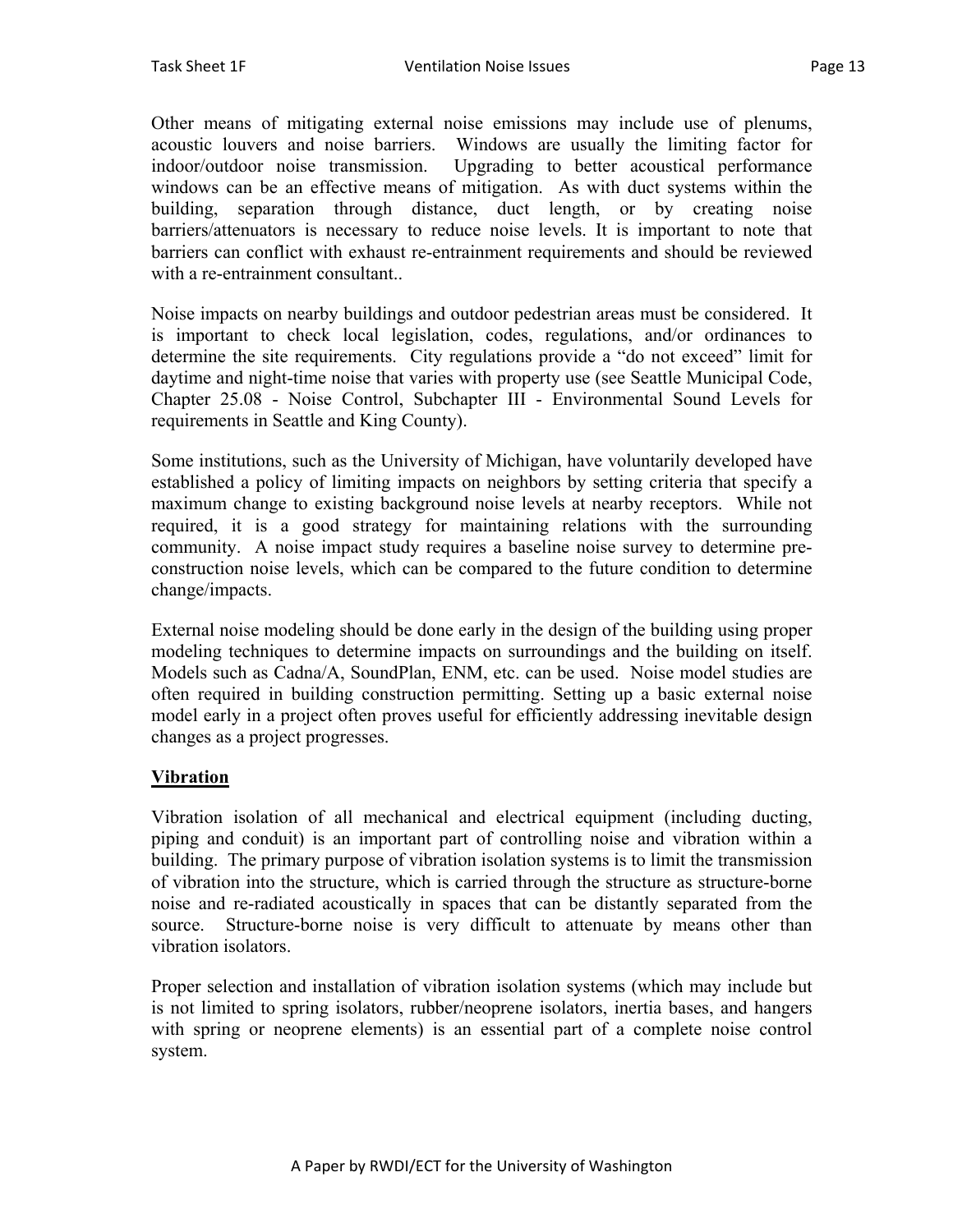# **Other Considerations**

For teaching labs, there are other means of improving the function of the space without requiring more stringent background noise limits. Noise can also be limited by operational controls such as:

- Keeping sashes closed when not in use, and particularly while teaching,
- Providing areas for pre-lab lectures away from fume hoods or in separate rooms,
- Providing audio/video alternatives such as; screens to show demos, cameras to monitor students, or by pre-recording laboratory demonstrations and having students view them before labs (pre-lab quizzes provide confirmation of viewing).

In a research environment where funding is highly dependent on maintaining a competitive edge, privacy is often of significant concern. Communication within a loud space requires increased vocal effort that may be heard clearly in quieter adjacent spaces such as corridors or offices. Limiting background noise within the laboratory is an important part of maintaining privacy, but partition construction (including doors, windows, penetrations, and duct layouts to control "cross-talk") should also be considered in this type of environment to maintain privacy and/or security.

Noise from laboratories can impact more sensitive adjacent spaces such as offices, conference rooms, or classrooms. Transfer of noise should be controlled through proper partition design and construction. Penetrations through walls, floors, and ceilings should be sleeved and sealed as appropriate. See Figure A-3 in Appendix A for an example of penetration treatments. Direct duct runs between spaces should be avoided; see Figure A-4 in Appendix A. It is preferable to have central supply and return ducts with individual duct runs into each room to avoid "cross-talk" issues.

While many of the items identified in this document could be addressed by the architect or the mechanical system designer, there is potential for a detrimental combination of factors to be overlooked. An acoustical consultant is required to review the ventilation system and room design and their interaction with the building. This input is required early in a project, while it is still possible to allocate space for necessary silencers, and to keep noise and vibration sources sufficiently separated from sensitive receptors.

# **Summary**

Safety and health of staff and students is paramount in laboratory design. Ventilation systems are an important design component; the high demands that labs place on the ventilation systems require them to be larger and more complex other ventilation systems which creates the potential for increased noise levels. Noise exposure is a significant health issue.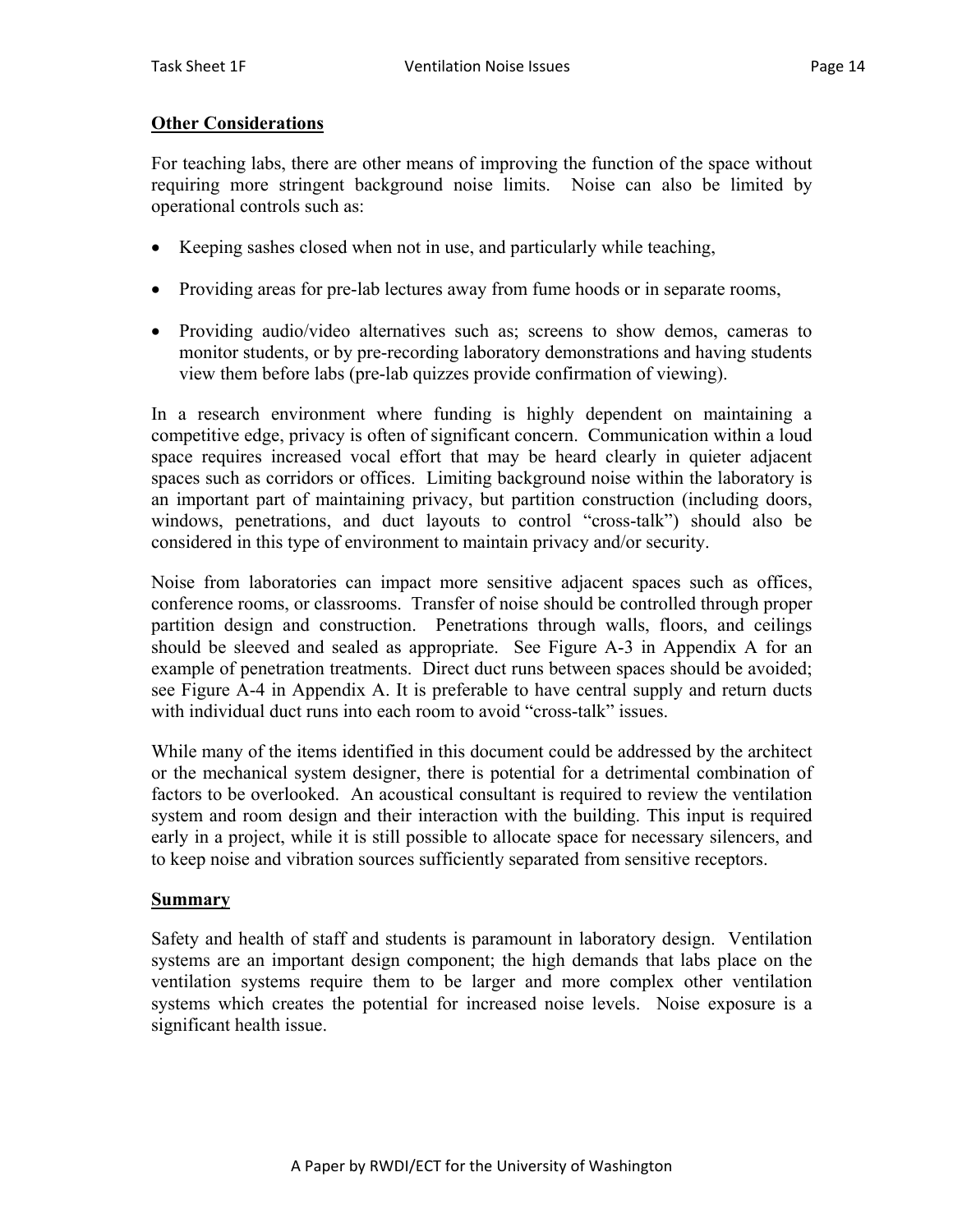Noise in a laboratory can have adverse effects on the safety and health of staff and students, and can impact the quality of education. Speech intelligibility is essential in meeting these requirements and requires control of reverberation within the laboratories in addition to control of background noise levels in the space.

Ventilation system noise is transmitted via multiple paths, interacting with many other building components; as a result, ventilation noise issues must be addressed by considering all aspects of the design. Attempting to design for noise using a single approach will limit the functionality of the space for its intended use.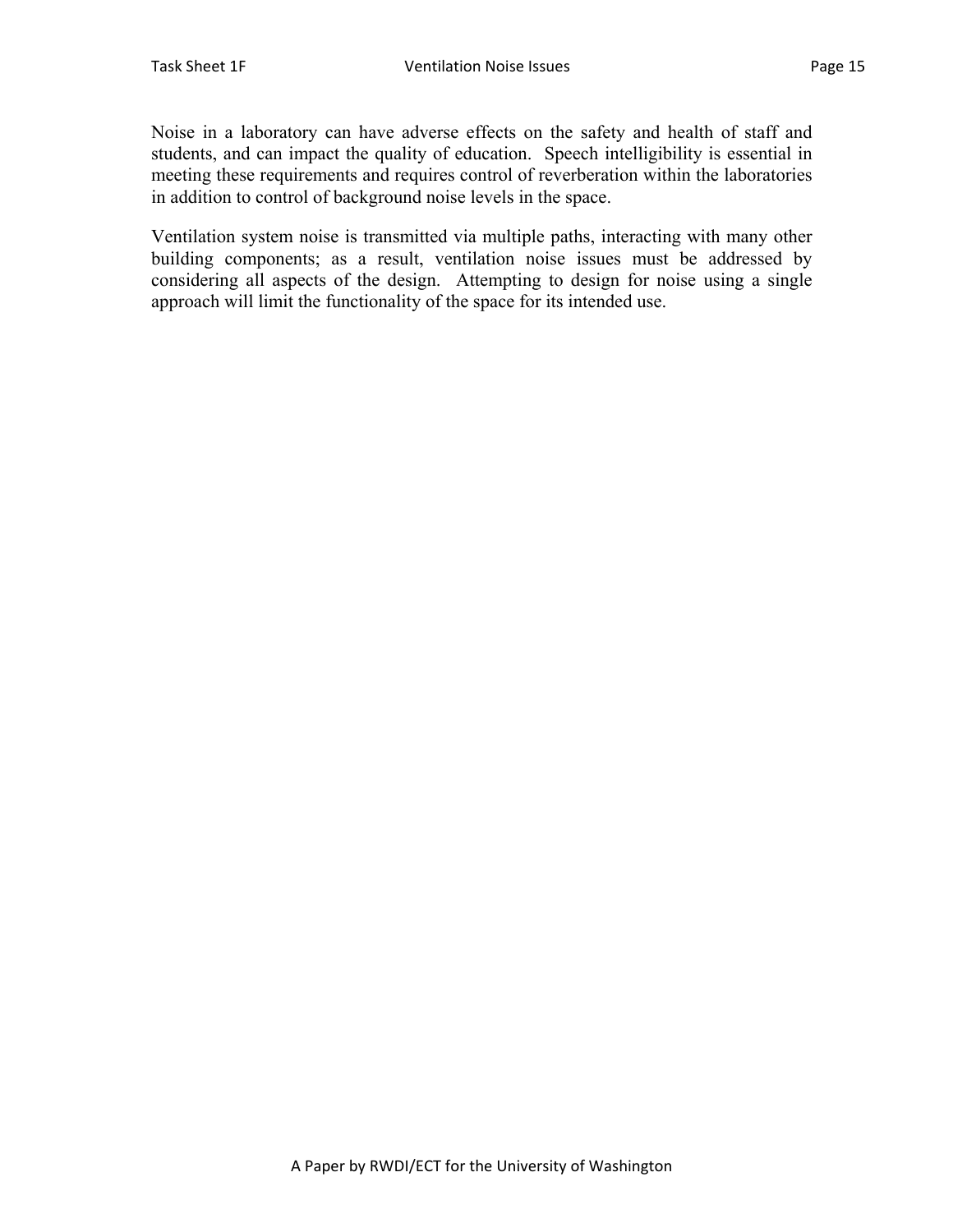# **References**

ASHRAE (2007). 2007 ASHRAE Handbook, HVAC Applications. Chapter 47, Sound and Vibration Control. © 2007 Atlanta, GA: American Society of Heating, Refrigerating, and Air-Conditioning Engineers, Inc., www.ashrae.org.

ASHRAE, 1995. *Standard 110 – Method of Testing Performance of Laboratory Fume Hoods*. American Society of Heating Refrigeration and Air-Conditioning Engineers, Inc.

City of Seattle. Department of Planning and Development, Chapter 25.08 - Noise Control, Subchapter III - Environmental Sound Levels for requirements in Seattle and King County.

Energy and Utilities Board, Alberta (2007). Directive 038 – Noise Control. http://www.ercb.ca (provides useful detailed information regarding instrument and measurement requirements, now Alberta Energy Resources Conservation Board, pdf available for download).

Egan (1988). M. David Egan, Architectural Acoustics. © 1988. New York, NY. McGraw-Hill Book Company.

Long (2006). Marshall Long, Architectural Acoustics. © 2006. San Diego, CA. Elsevier Academic Press.

Lord (1980). Harold Lord, Noise Control for Engineers. © 1980. Malabar, FL. McGraw Hill Book Company.

National Research Council (2002), J.S. Bradley, Acoustical Design of Rooms for Speech: Construction Technology Update No. 51, March 2002. http://www.nrc-cnrc.gc.ca/eng/ibp/irc/ctus/ctus-n51.html.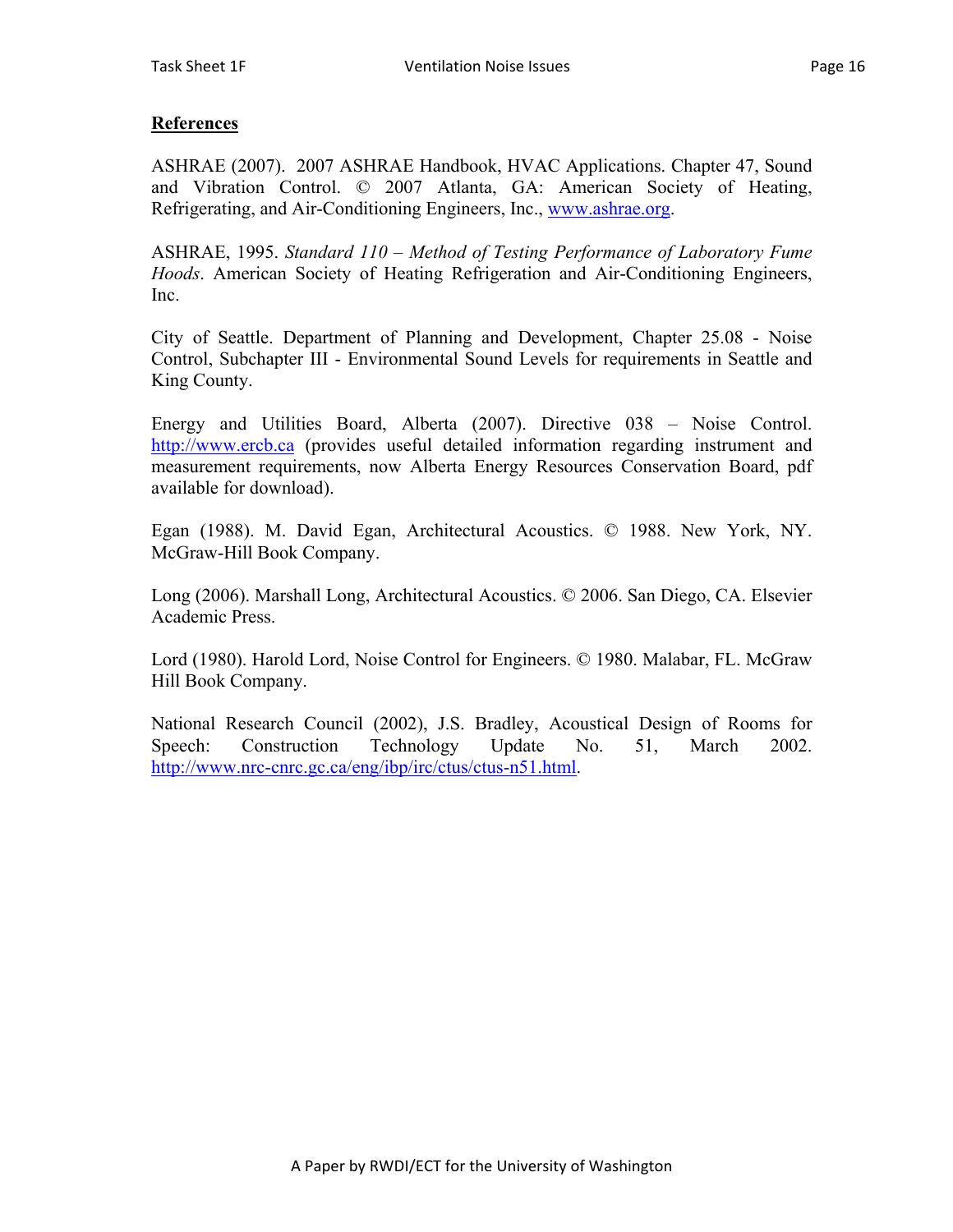# **Appendix A - Acoustical Evaluation Methods**

A common issue in creating spaces that are free of excessive noise and vibration is the lack of attention to construction deficiencies. It is important that the acoustical consultant have scope to be involved during all phases of design and construction. Often acoustic consultants are engaged too late in the project to ensure good space planning and accommodation of sufficiently large silencers, and leave the project before construction commences.

During commissioning, it is essential that appropriate acoustical measurements be taken to properly evaluate building performance. Measurements must be made by an experienced acoustical consultant or acoustical technician.

#### **Instruments**

Equipment must meet the minimum technical specifications in the International Electrotechnical Commission (IEC) publication 60804, or its latest revision, for Type II sound level meters. Instruments must be capable of measuring third-octave band spectra. This is particularly useful for diagnostic purposes. If necessary, for example in the case of issues or complaints involving tonal noise, consultants may be asked to provide narrow-band measurements (performing FFT measurements). Further, it may be necessary to perform long-term monitoring and audio recording, necessary in the case of intermittent noise issues where monitors must be set up to run and record for extended periods. Such equipment is readily available for rental, but requires an experienced acoustical consultant or technician to operate.

Instruments must have calibration certification stickers provided by the manufacturers indicating when the next calibration is due. Dates of calibration must be reported when measurements are provided. Instruments must be calibrated immediately before and after a set of measurements is taken, using a calibrator that has its own calibration certificate. Dates of time and calibration must be recorded.

# **Performing and Reporting Measurements**

Measurements will be reported as un-weighted third octave band and octave band values, together with the single-number measures of noise level that are appropriate to the project: dBA and NC, RC or other specified measure. Measurements will be taken at locations that represent typical occupant locations in the affected spaces. Background noise level from the HVAC system will be measured with all other noise-producing equipment turned off, unless otherwise specified in the design documents. Measurements will be taken at representative times, to ensure that all HVAC equipment is operating and that the noise of people talking and using the space are not included in the measurements.

Measuring the noise output by an individual piece of equipment, for example to verify a specification of sound power or sound pressure at a given distance, presents many acoustical challenges and is not always feasible in the field. This will normally require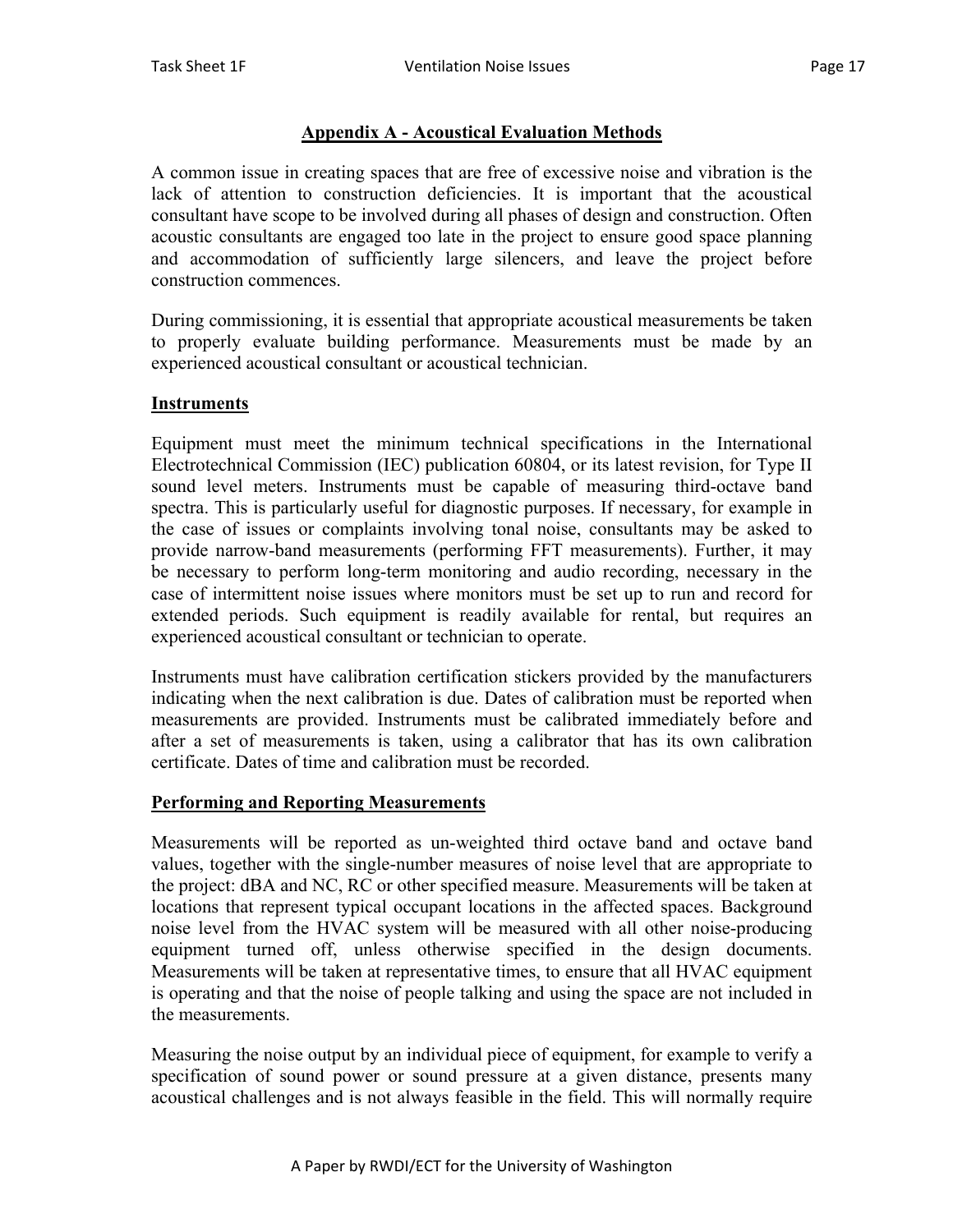multiple measurements with other noise producing equipment shut off. If the radiating area is large problems associated with measurement in the acoustical near-field will further complicate the measurements and may require specialized sound intensity measurement.

Where noise exceeds design requirements, information is to be extracted from the air balancing report, including duct and exit velocities, pressure drops across VAV boxes and other information as may be required by the design situation. Where there are multiple sources of noise, systems and equipment must be run individually, to the extent that this is possible, so that excessive noise sources can be clearly identified.

# **Noise Mitigation**

Noise in HVAC systems is mitigated by a combination of acoustic isolation and sound absorption techniques. Methods and materials that are effective for one of these approaches are seldom useful for the other. Placement of acoustic absorption on a wall for example may reduce the reverberant noise level in the room, but will not significantly improve the effectiveness of the wall in preventing noise from penetrating to an adjacent space.

Noise isolation involves creating a physical barrier that prevents the transmission of sound from a noisy area to an adjacent quiet area. In general, effective noise isolation requires adequate physical mass, (so lightweight materials are generally ineffective), adequate thickness (particularly where mid and low frequency sound is to be isolated) and must be sealed airtight. Lightweight constructions are only useful in blocking high frequency sound. Doubling the mass of an isolating enclosure will typically improve its performance by about 5 dB, though complications can arise involving the resonance frequencies of design elements that can reduce their acoustical performance dramatically at certain frequencies. An experienced acoustical consultant is required.

Small gaps in coverage can transmit very large amounts of noise and defeat the purpose of an enclosure, as can flanking noise that is transmitted through adjacent structural members or improperly constructed partition penetrations. See Figure A-5.

It is sometimes practical to enclose noisy equipment or ductwork with GWB. In addition to providing any necessary maintenance access, it is important to provide some space between the equipment being isolated and the layers (usually a minimum of 2) of GWB. Fiberglass or mineral wool batt, usually 2 to 4 inches in thickness, should be present in the cavity, as in wall construction. Care must also be taken to provide cooling air for enclosed equipment, which can significantly complicate the design of such enclosures.

Sound absorbers and barriers are only effective when their size is significant in relation to the quarter-wavelength of the noise of concern. Note that at 125 Hz the quarterwavelength of sound is over two feet, so it is not possible to achieve effective absorption of low frequency sound with thin materials, regardless of how specialized and 'acoustically advanced' such materials are claimed to be.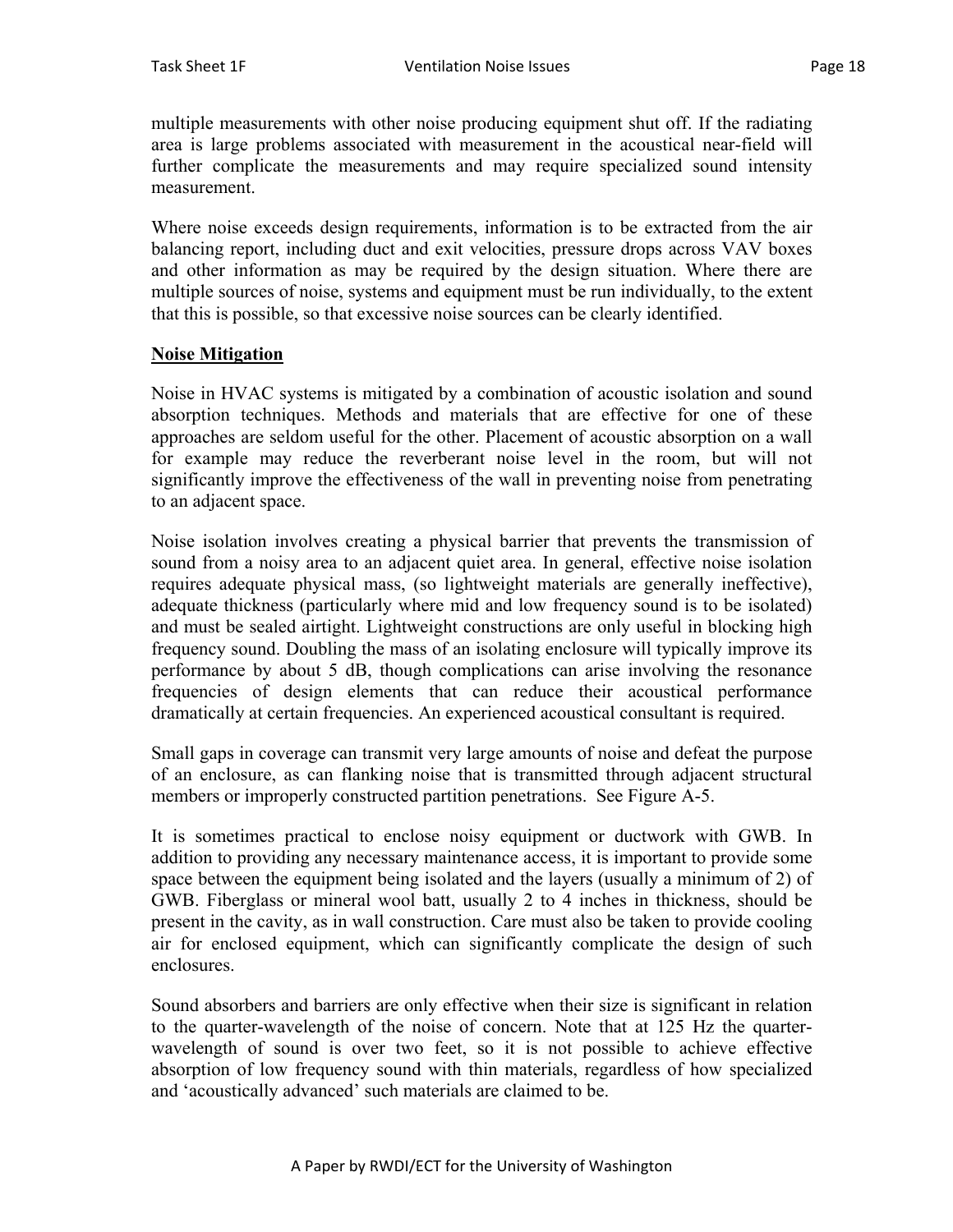| Equipment       | <b>Recommendations</b>                                                                                                                                                                                                    |  |  |  |
|-----------------|---------------------------------------------------------------------------------------------------------------------------------------------------------------------------------------------------------------------------|--|--|--|
|                 | Choose quiet fans (slow and large diameter are better for<br>$\bullet$<br>noise)                                                                                                                                          |  |  |  |
| Fans            | Airfoil and forward curved designs are typically 10 dB<br>quieter than straight blade radial or vane-axial fans (10 dB is<br>perceived to be a 50% noise reduction).                                                      |  |  |  |
|                 | Plug-type fans are typically quieter than enclosed centrifugal<br>fans                                                                                                                                                    |  |  |  |
|                 | Multiple fan, wall-type systems are generally quieter than<br>single large fan systems.                                                                                                                                   |  |  |  |
|                 | Reserve at least 5 feet of straight duct space for silencers on<br>٠<br>intake and outlet for all fans.                                                                                                                   |  |  |  |
|                 | Elbow silencers provide improved attenuation at low<br>٠<br>frequencies.                                                                                                                                                  |  |  |  |
| Silencers       | For a laboratory setting, exposed fibrous liners are rarely<br>٠<br>acceptable, particularly in exhaust silencers susceptible to<br>entrapment of chemicals, particulates or bacteria.                                    |  |  |  |
|                 | Hospital-type silencers are available with protective plastic<br>$\bullet$<br>films that protect the fibrous materials from the air flow.                                                                                 |  |  |  |
|                 | No-media (packless) silencers are also available, but provide<br>less attenuation than typical media-type silencers, therefore<br>additional silencer length may be required.                                             |  |  |  |
|                 | Good transitions are essential to avoid rumble in duct<br>$\bullet$<br>systems. This typically requires straight sections of a<br>minimum 3 duct diameters in length between transitions.                                 |  |  |  |
| Ducts (general) | Duct velocities are discussed further in the section below,<br>but in general larger ducts with lower flow rates are best for<br>avoiding flow induced noise and rumble.                                                  |  |  |  |
|                 | Large pressure drops across various duct components<br>typically create turbulence and noise. Lower pressure drops<br>are desirable from a noise perspective and must be specified<br>with acoustic requirements in mind. |  |  |  |
|                 | Acoustical duct linings protected by a plastic film and a<br>perforated metal cover can be considered for reducing noise<br>transmission in some systems. This must be evaluated on a<br>case-by-case basis.              |  |  |  |
|                 | Valves are a major source of sound in HVAC systems.<br>$\bullet$                                                                                                                                                          |  |  |  |
| Valves          | Valve noise is difficult to attenuate because of the close<br>proximity to the room inlet/outlet.                                                                                                                         |  |  |  |
|                 | Sound characteristics are highly dependent on flow volume<br>and pressure drop.                                                                                                                                           |  |  |  |

**Table A- 1.** Recommendations for Selection of Equipment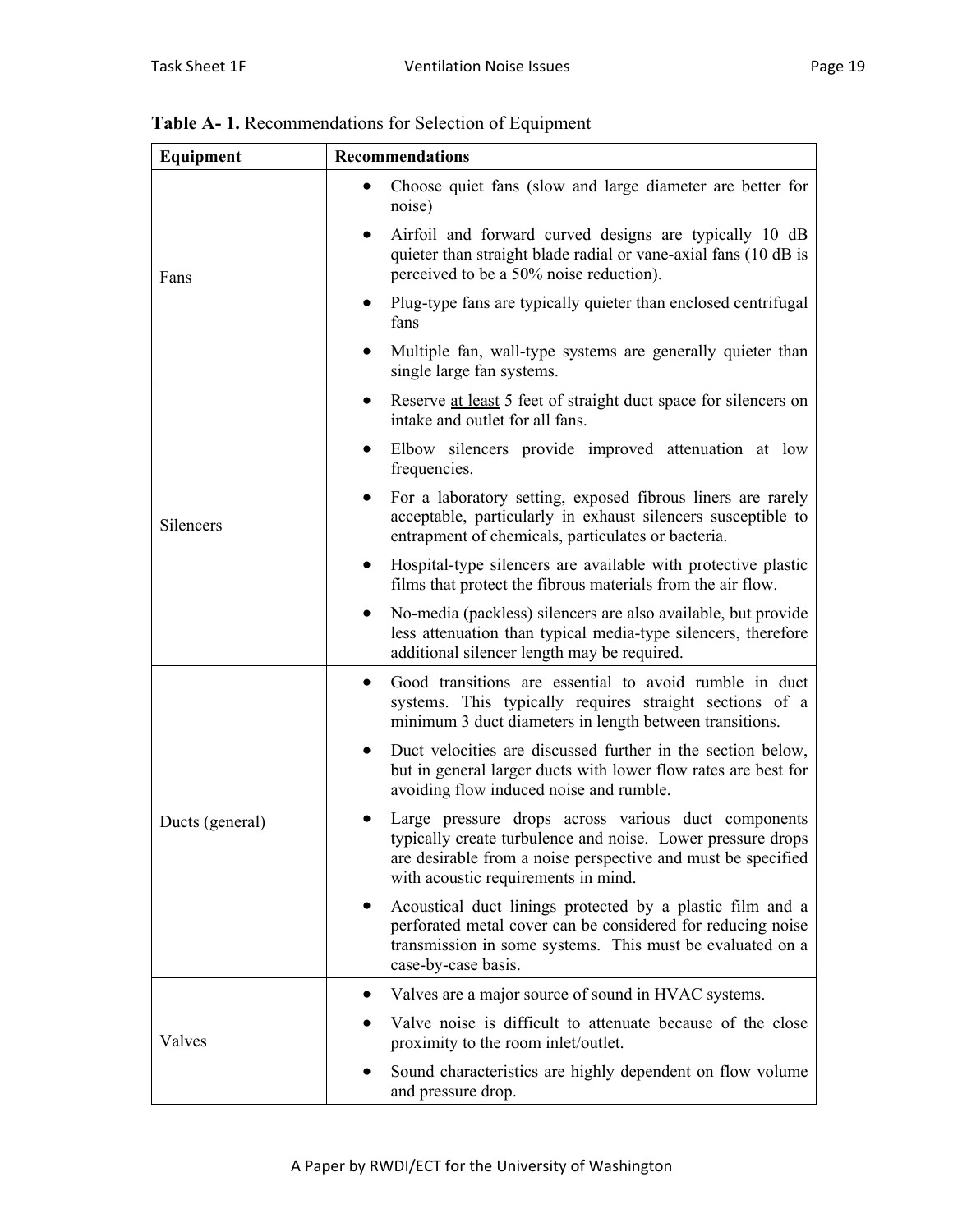| Equipment                             | <b>Recommendations</b>                                                                                                                                       |  |  |  |
|---------------------------------------|--------------------------------------------------------------------------------------------------------------------------------------------------------------|--|--|--|
|                                       | Where possible choose quieter valves.<br>Aerodynamic<br>(venturi) valves are preferred over opposed blade dampers.                                           |  |  |  |
|                                       | Over-sizing valves (running them at low flow ratings) or<br>$\bullet$<br>running multiple valves can be an effective means of<br>reducing valve noise.       |  |  |  |
|                                       | Pressure drops below 1 inch are preferred. This is another<br>reason to locate noise sensitive spaces as far as possible<br>from air handlers.               |  |  |  |
|                                       | Integral valve silencers provide benefit to attenuating valve<br>$\bullet$<br>noise, but are not always adequate to meet desired<br>background noise levels. |  |  |  |
|                                       | Duct space should be made available for a minimum of a 3-<br>٠<br>foot silencer on the room side of valves.                                                  |  |  |  |
| Flex Duct                             | Reduces noise significantly when installed properly.<br>$\bullet$                                                                                            |  |  |  |
|                                       | Best placed above ceilings with good acoustic transmission<br>$\bullet$<br>loss (noise breaks out and is absorbed in ceiling plenum).                        |  |  |  |
|                                       | Avoid tight bends that create noise through turbulence.<br>$\bullet$                                                                                         |  |  |  |
|                                       | Can be the most significant source of background noise.<br>٠                                                                                                 |  |  |  |
|                                       | Difficult to attenuate.                                                                                                                                      |  |  |  |
| Terminals (diffusers<br>and grilles)  | Square or round diffusers are quieter than strip diffusers due<br>$\bullet$<br>to slower velocities.                                                         |  |  |  |
|                                       | Sock diffusers are quietest because of a low throw/low<br>speed supply.                                                                                      |  |  |  |
|                                       | Should be selected at 10 NC points below the target<br>background noise level.                                                                               |  |  |  |
| Equipment in the<br>laboratory (not   | Choose quiet lab equipment whenever possible (centrifuge,<br>$\bullet$<br>refrigerator, autoclave (blower fan), bio-safety cabinet, etc.)                    |  |  |  |
| necessarily ventilation<br>equipment) | Consider pressure drops of selected equipment (hoods, bio-<br>safety cabinets)                                                                               |  |  |  |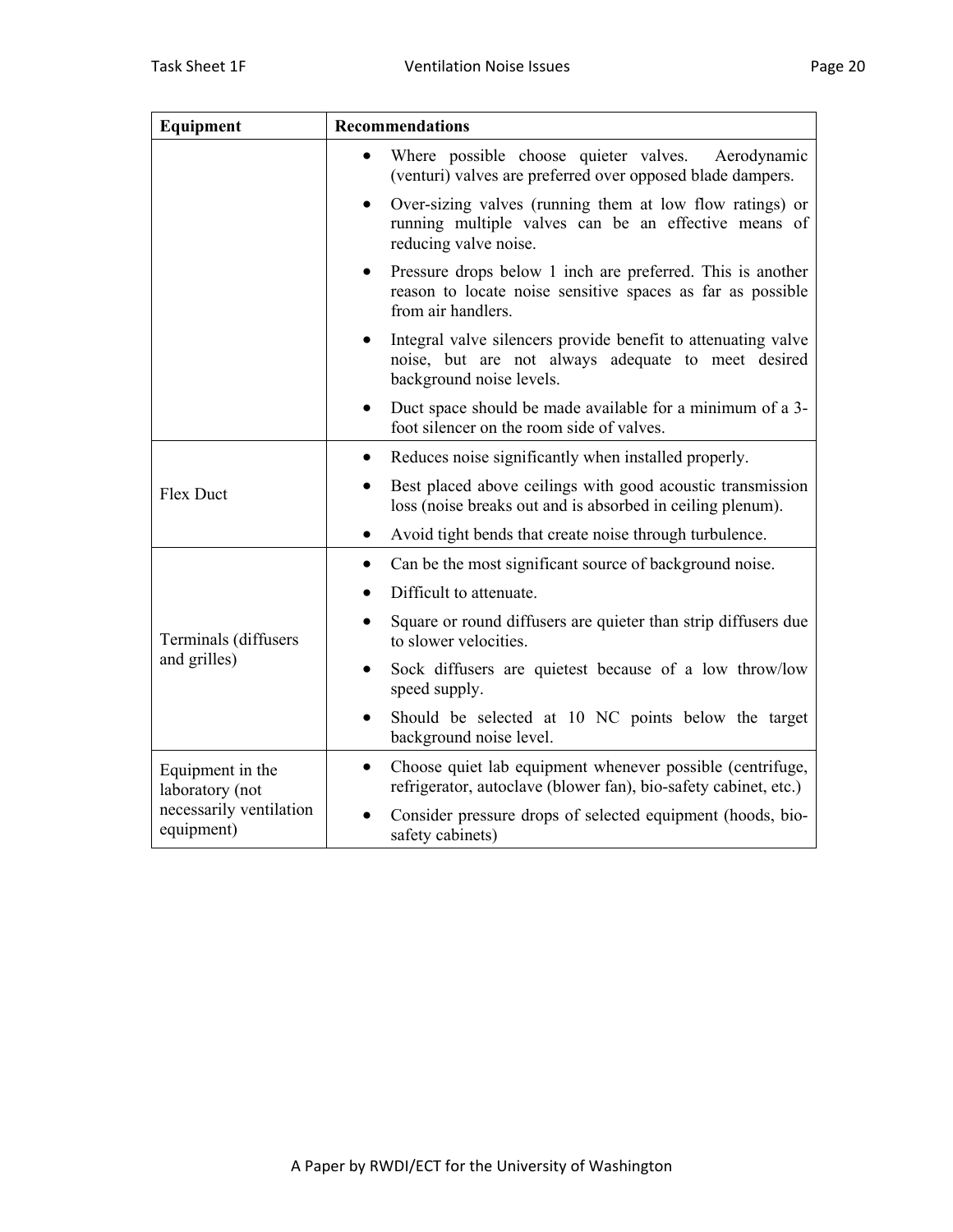| Laboratory     | <b>Speech</b><br><b>Transmission</b><br>Index <sup>1,2</sup> | <b>Background Noise</b><br>NC | <b>Reverberation Time</b><br>in seconds |
|----------------|--------------------------------------------------------------|-------------------------------|-----------------------------------------|
| $\mathbf{1}$   | 0.61                                                         | 41                            | 0.37                                    |
| $\overline{2}$ | 0.60                                                         | 40                            | 0.47                                    |
| $\overline{3}$ | 0.57                                                         | 44                            | 0.50                                    |
| $\overline{4}$ | 0.56                                                         | 45                            | 0.42                                    |
| 5              | 0.56                                                         | 40                            | 0.56                                    |
| 6              | 0.55                                                         | 42                            | 0.49                                    |
| $\overline{7}$ | 0.53                                                         | 41                            | 0.58                                    |
| 8              | 0.52                                                         | 34                            | 1.13                                    |
| 9              | 0.51                                                         | 43                            | 0.53                                    |
| 10             | 0.51                                                         | 35                            | 1.21                                    |
| 11             | 0.34                                                         | 54                            | 1.14                                    |
| 12             | 0.31                                                         | 55                            | 1.29                                    |

**Table A- 2.** RWDI Measurements of Background Noise and Reverberation Time in Twelve University Teaching Laboratories

Note: 1) Excellent conditions  $STI > 0.8$ , Good conditions  $STI > 0.6$ , Fair  $STI \approx 0.5$ , Poor  $STI < 0.4$ 

$$
STI = \frac{\frac{\overline{(S/N)} + 15}{30}}{\frac{7}{\overline{(S/N)}}} = \sum_{k=1}^{7} \omega_k \left(\frac{S}{N}\right)_k
$$

In each octave band from 125 Hz to 8000 Hz*:* 

$$
\big(S/N\big)_k=10\log\frac{\bar{m}}{1-\bar{m}}
$$
 , where  $\bar{m}=$  average of 14 values of  $m(\,f_m)$ 

 $(S/N)_k$  is bounded by  $\mp$  15dB

$$
m(f_m^*)=\frac{1}{\left[1+\left(\frac{\ln \pi f_m T_{\text{SD}}}{4\pi \cdot \pi}\right)^2\right]^{4/2}}\frac{1}{1+10^{-\left(\frac{S}{N}\right)/10}}
$$

Where  $f_m = 14$  modulations frequencies from 0.63 to 12.5 Hz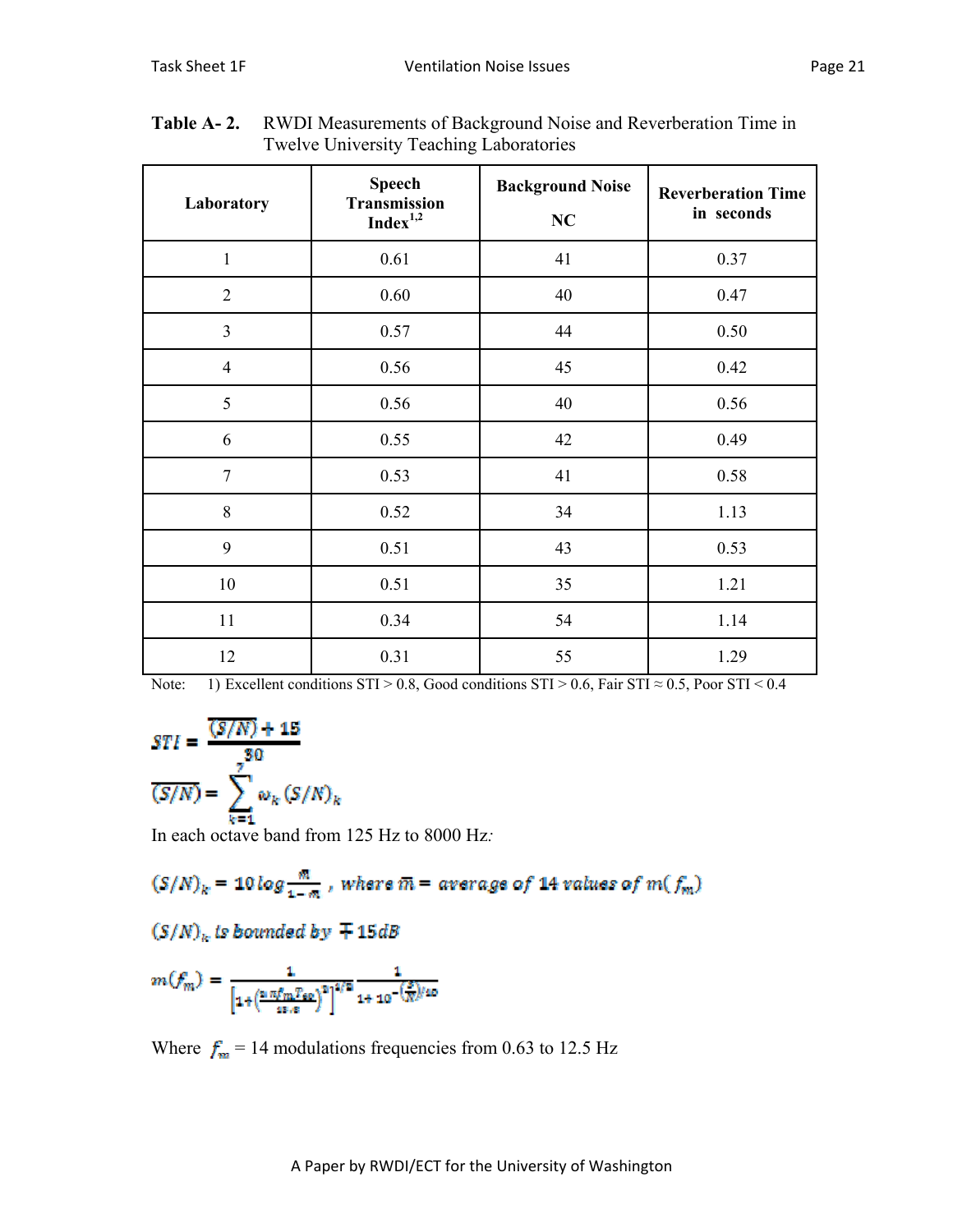

noise to adjacent space

# **Figure A-1 - Three Possible Silencer Locations and Lagging Cases**

Note: it is not always necessary to lag silencers.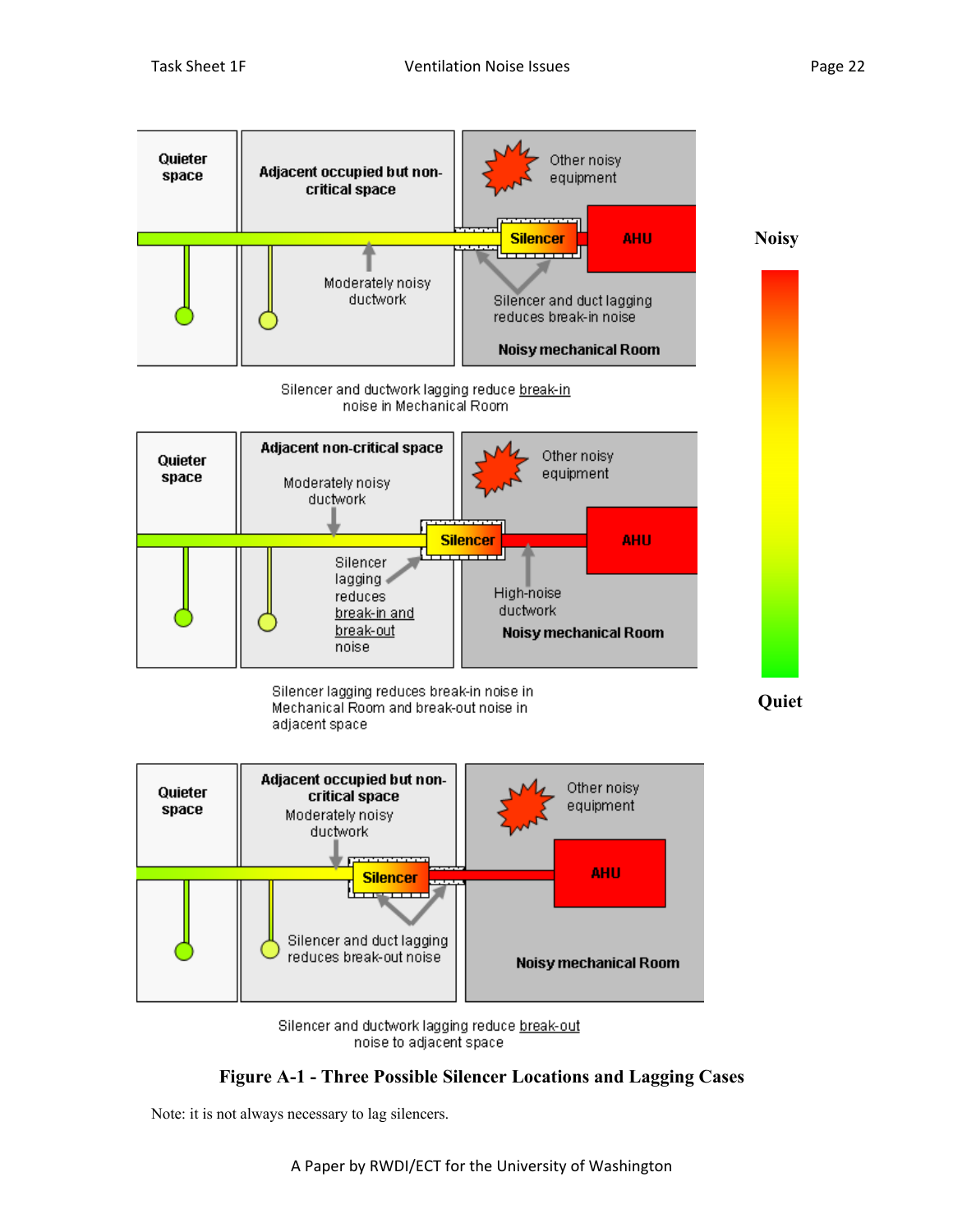

**Figure A-2 - Typical Enclosure for Silencer Using Gypsum Wall Board**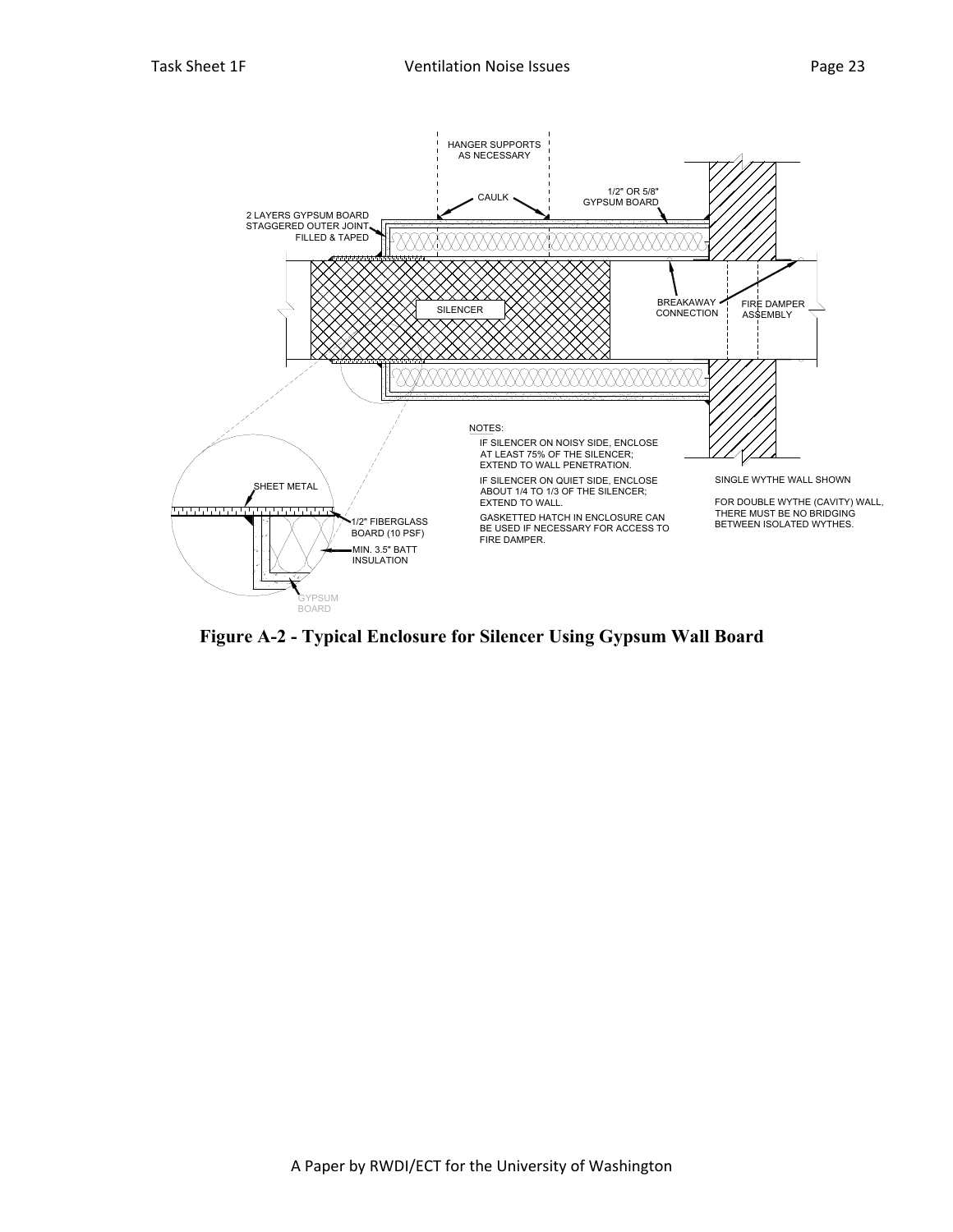

**Figure A-3 - Wall Penetration Detail** 



**Figure A-4 Direct Duct Runs Through Rooms Can Compromise Partitions, Thus Reducing Privacy and Freedom from Distraction**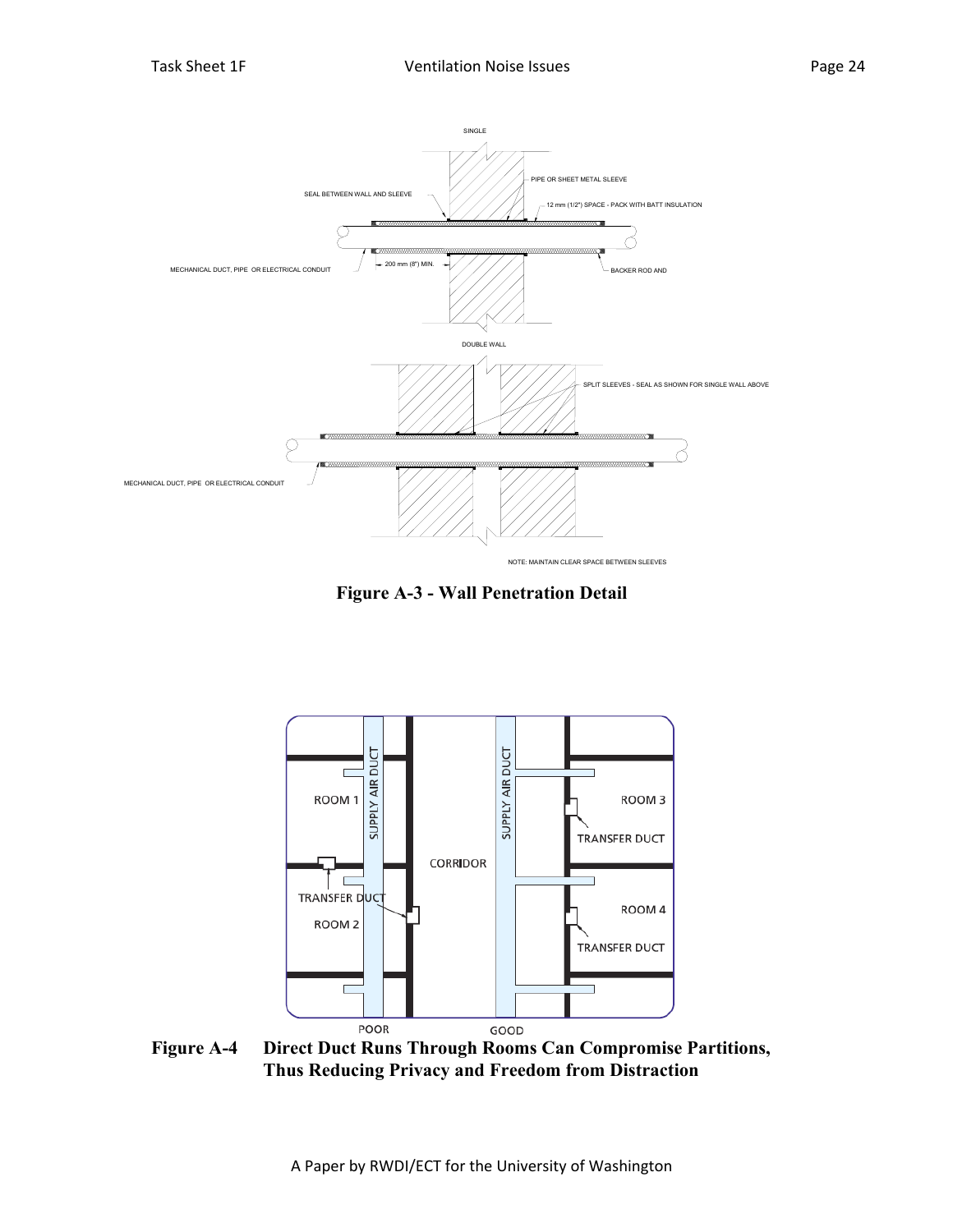

**Figure A-5 - Flanking Noise Pathways** 



# **Figure A-6 - Example of Correct Installation of Flex Duct**